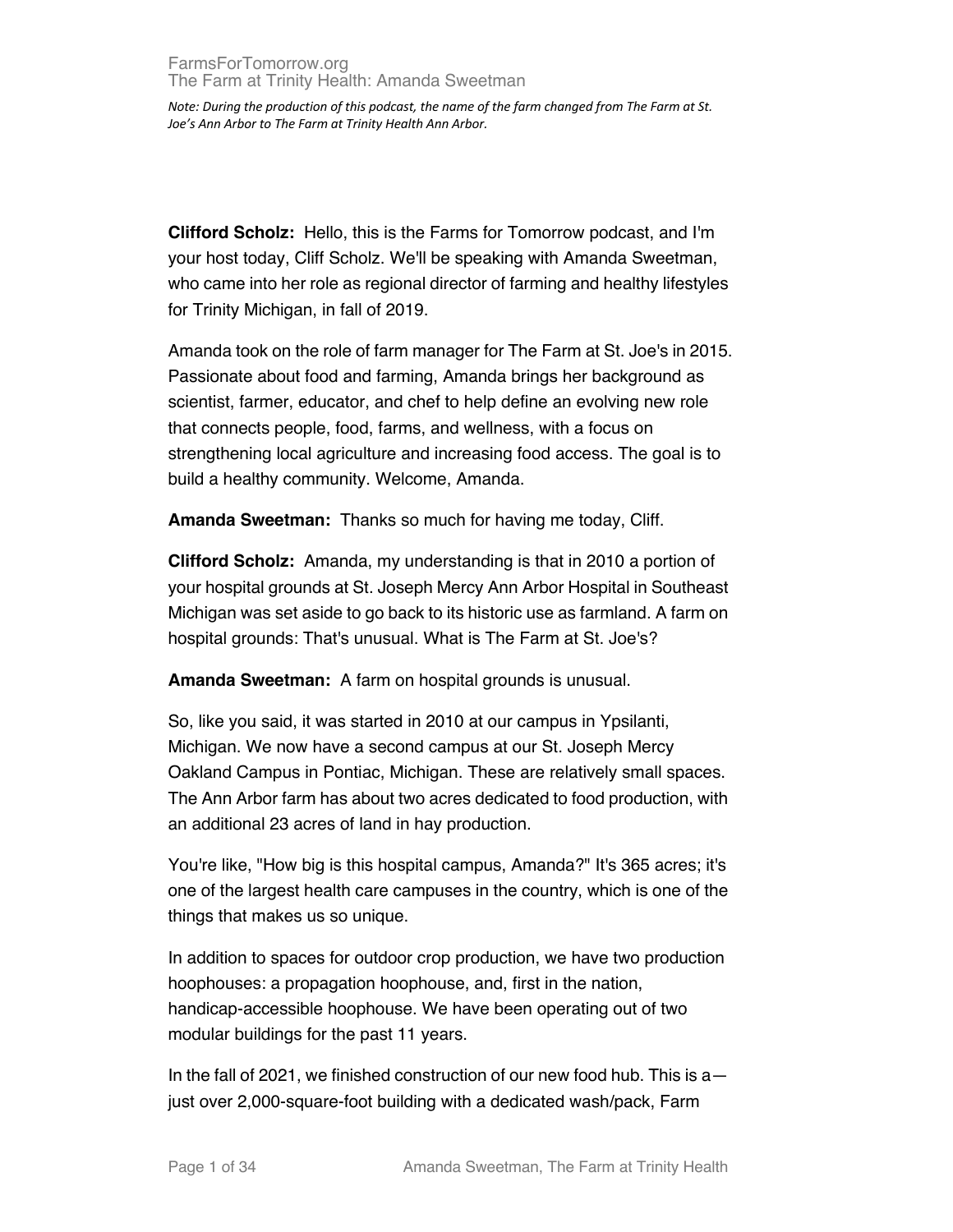Share packing space, an enormous cooler, and a classroom. Our St. Joe's Oakland Campus: That farm is brand-new, with 2021 being its first growing season.

Surrounded by hospital buildings and parking lots, that farm is much more urban, and has access to just under an acre of land. In both locations we grow year-round, using organic practices. We offer a range of programs from a collaborative CSA, we call it a Farm Share, to summer camp.

So when you say, "What is this place?", I like to think of The Farm at St. Joe's as being the bridge to the community for the hospital. We are really taking health care out of the hospital, out of those four walls, and meeting people where they are. And it's this innovative idea to use food to do that.

**Clifford Scholz:** Wow. Many of our listeners are farmers and farm advocates. Can you help us understand why your program can help our mission to protect farms and farming, and build community around local agriculture? You mentioned that you're connecting people: How do those connections happen?

**Amanda Sweetman:** Oh, gosh, there's a lot there. So let me start first with, "Why should your farmer audience care?" I like to hit people in the dollars and the cents right off the bat. So one of the things that we do that connects people and connects farmers to those people is that we're really an economic engine for the local food economy.

The Farm Share, our collaborative CSA, and our other food programs generated over \$200,000 for local farms last year. So we're helping farms start businesses, stay in business, and making the economics of that whole system work a little better.

Second, poor health really impacts us all, right? Not just physical health, but economic and ecological health, as well. Programs like ours are some of the innovative ways that we can all work together to address the large-scale challenges we face, such as the climate crisis, health and racial disparities, and a shrinking number of small and mid-sized farms in our communities.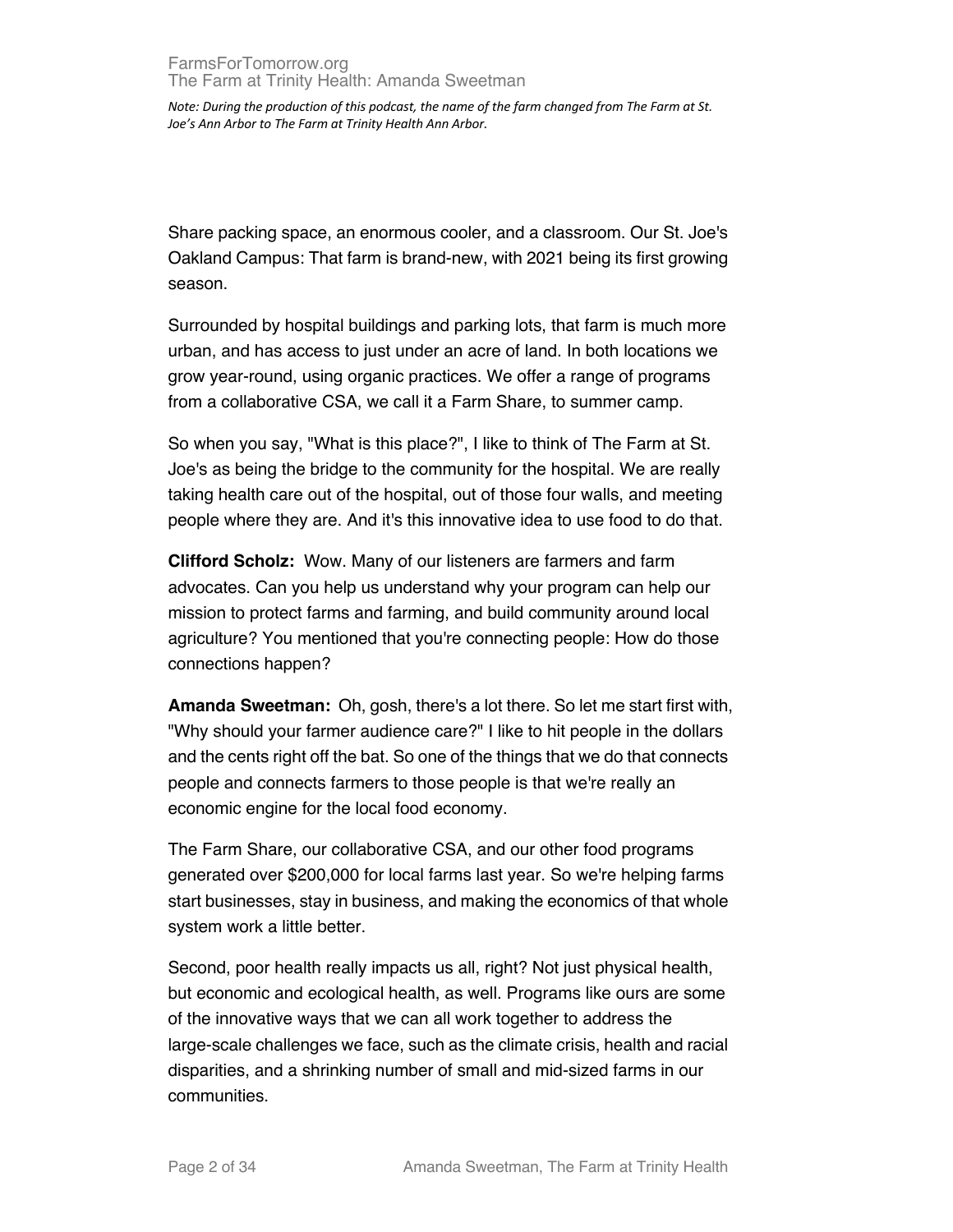Our programs serve large numbers of people, with thousands of food boxes being distributed to people in need every year. A thousand kids a year come to the farm for field trips and summer camp to learn about real, healthy food. Volunteers give thousands of hours of their time, and we provide innovative spaces for therapy and healing

**Clifford Scholz:** So that sounds like real— real impact. Well, how did all this come about? And how does it advance your organization's mission?

**Amanda Sweetman:** Oh, good, I was hoping you were gonna ask this question. So The Farm started in 2010; that's when the first crops were planted. The idea started a little bit before that.

The story goes we had a new president of our hospital, Rob Casalou. And he was workin' long hours on his first day on the job, went downstairs to get dinner, and all he could find was a hamburger and french fries.

Now, if you know Rob Casalou, he's a very healthy person, very health-conscious person. And so this really set him on the, "This shall not stand; we can do better." And so he went out to his leaders and said, "How can we do better?"

And what health systems often do is go to an external contractor for their food service. And what's really awesome about St. Joe's, and why The Farm came into existence, was there was already a grassroots movement among the St. Joe's employees to say, "We have this amazing hospital, it used to be a family farm, we know we can do better in terms of the food and preventative wellness for staff and patients. You know, we should be a life-giving place, not just a place you come when you're sick. And one of the foundational pieces of that is what you eat."

And so the solution that they came up with was, "We're gonna rip out the fryers; we're gonna put in equipment that lets you cook whole, real foods more." In an institutional setting it's still difficult, but they definitely do it more than they did before. They hired culinary-trained staff, and they really started to bring in more whole, fresh foods to the kitchen.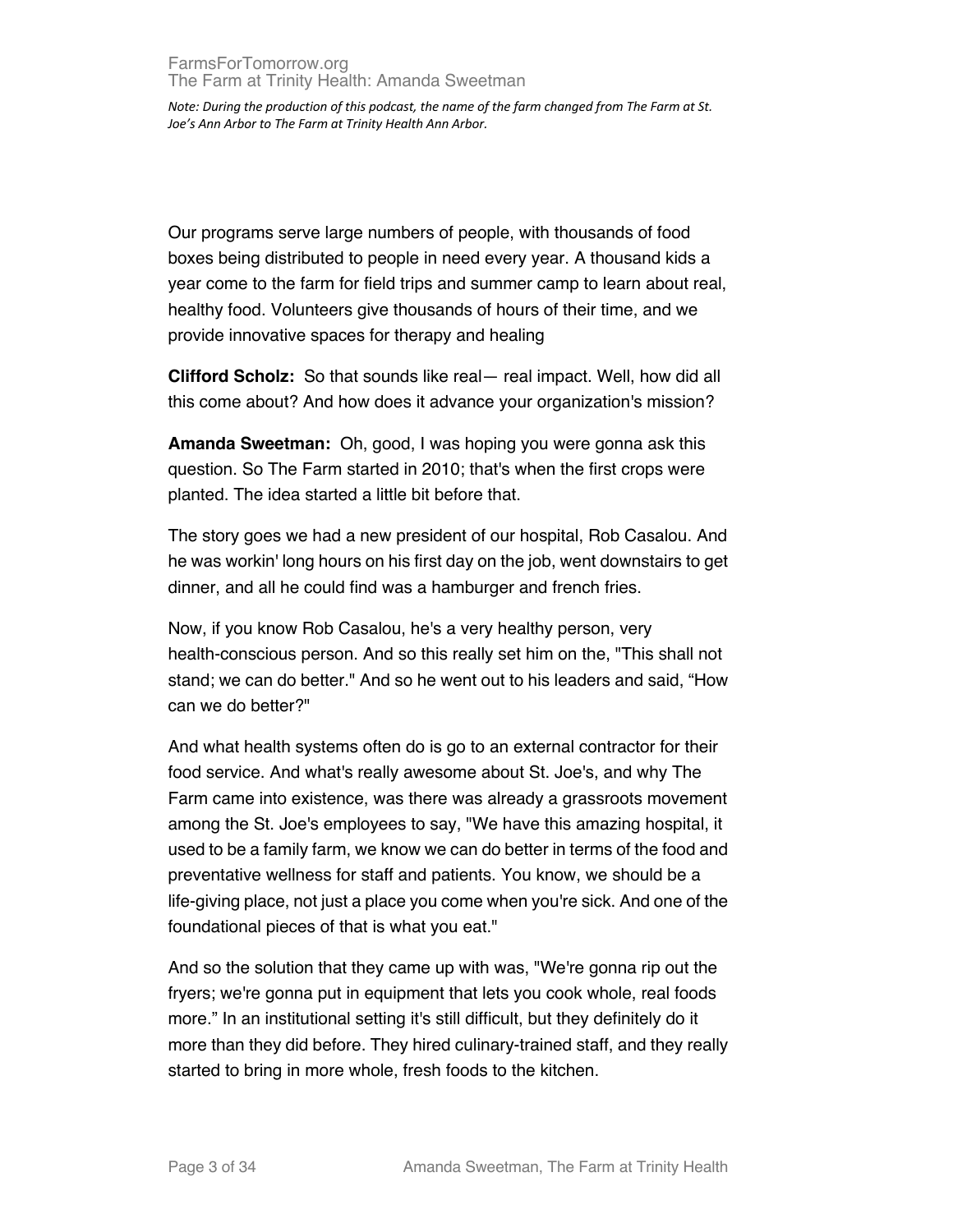As a part of that large proposal, that grassroots movement I talked about, Lisa McDowell, our head of nutrition, Dave Raymond, who's the head of planning and designs, and physicians came and said, "Oh, by the way, you know what else we really want to do, is start a farm."

Rob is the kinda guy who says, "Well, yeah, we should do that." So there was initial funding from leadership that really got us going, and, again, that real grassroots movement. So you need both. One of the questions I often get is, "How do you start something like this?" You need both: You need support from leadership, and you need that grassroots movement.

So they hired a farmer, someone who knew how to grow food. They started installing some hoophouses and we were gonna feed the hospital. And pretty quickly it became clear that the amount of food that the hospital needs, versus what the farm could provide, were not a good match.

And so the question then became, "What else do we do with this cool program?" 'Cause everyone thought it was great. And so they started growing food to take to the farm stand in the hospital lobby, and they were donating food to the food bank.

And then their original farmer moved on; he had another opportunity, and I got to start in 2015. Now, I knew a little bit about farming before I started. But I'm really a gatherer of people; I'm a connector by my nature. And so I thought they'd hire me to, you know, grow some food, maybe start a youth education program, do something like that.

And, instead, it's really been fertile ground for all these other things. Today, we're really something more than this idea of getting food into the cafeteria, or health and wellness for our colleagues. Today,The Farm is really an integral part of the health system's commitment to being a transforming, healing presence in the community we serve.

We're a faith-based organization, and I have to say I love working for a mission-driven organization like St. Joe's. We test ourselves to do better for the community all the time. You know, we have these core values of stewardship and care for the underserved.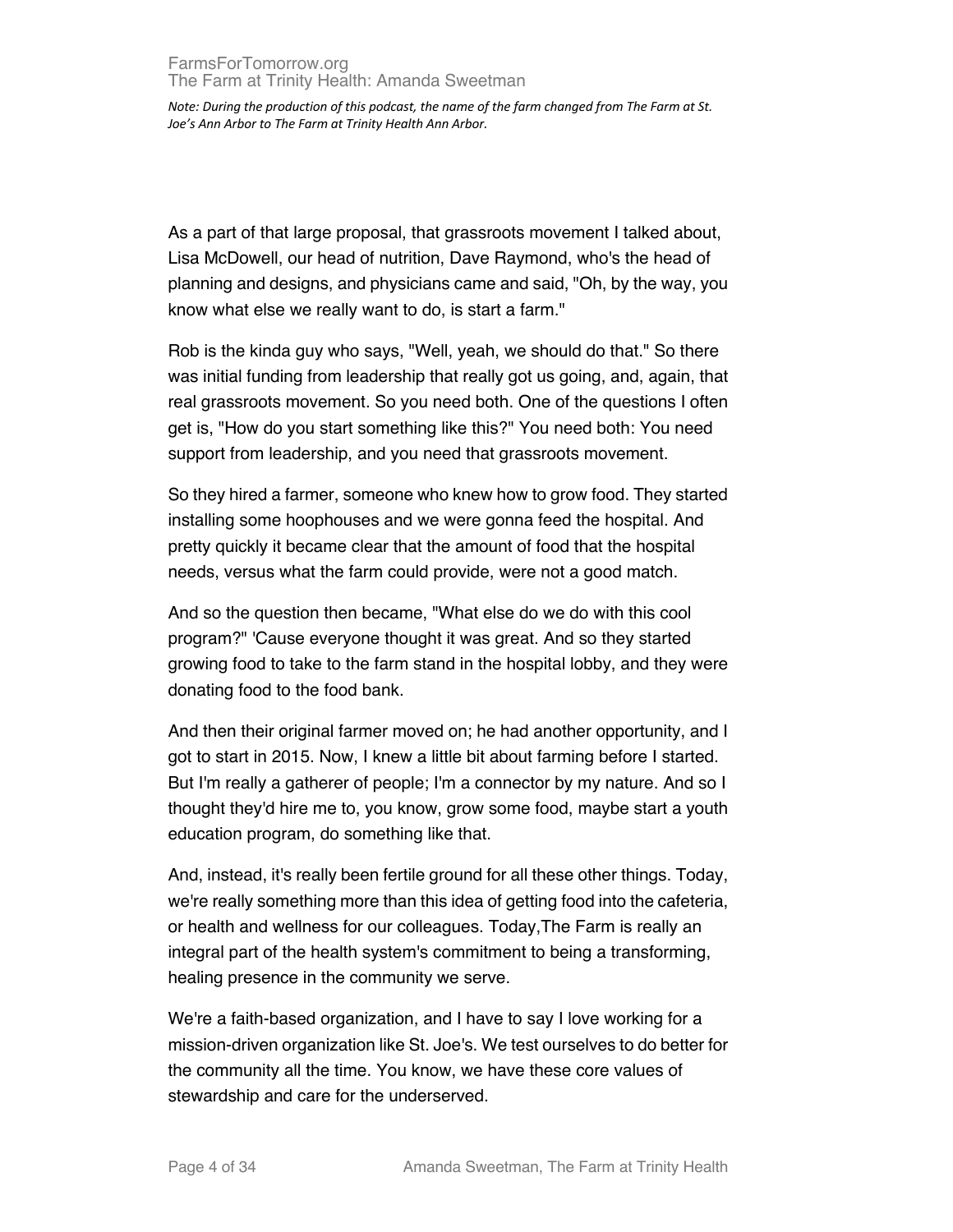Those values include being good stewards of the land, of our resources, of our relationships.

But we can acknowledge that our efforts should be doing more. We shouldn't just be fixing your broken arm, or helping you when you've had a heart attack. And that's what I think is so fantastic about getting to work for an organization like this.

I often get asked why: "Why would a hospital have a farm?" And I think if you really start to look at the data it's a valuable shift in our perspective to talk about disparity in health outcomes.

So, the name of St. Joe's Ann Arbor, our hospital's a little confusing. It says it's "Ann Arbor," but it actually sits in Ypsilanti. It was started in Ann Arbor and they moved it. But for those of you listening to us, Ann Arbor and Ypsilanti are sisters. They kiss each other.

Geographically, they would look the same if you looked at them from an aerial image.

Ann Arbor is very well-to-do, by and large. The University of Michigan is there, very high opportunity index. Not a lotta places where there's low access to food. People have transportation, it's this lovely place to live. In one of the communities there the life expectancy is 89 years. So that's the highest life expectancy in a Census tracking, in Ann Arbor.

In Ypsilanti, literally no more than two miles away, the lowest life expectancy Census tract, which actually touches the hospital: It's 67 years. So that's a 22-year age difference.

We've all recognized that that's not okay, that we will not continue to live in a community where those disparities exist. Your ZIP Code should not determine your life expectancy.

And so, again, working for a mission-driven organization like St. Joe's, we hold ourselves accountable to trying to address that difference. Now, there's a term. If you're some of my health care peeps, you'll have heard this a bunch: "The social determinants of health."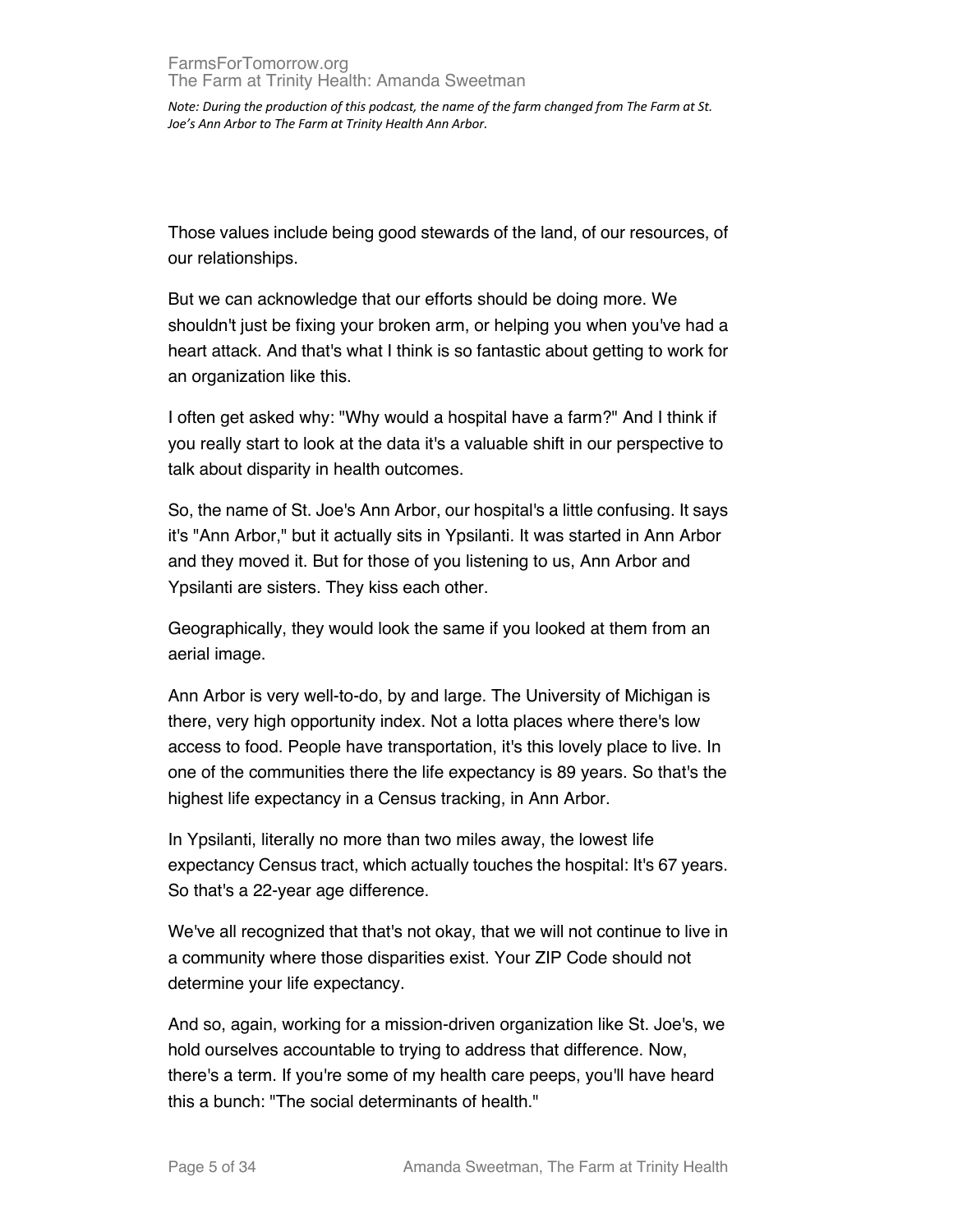Some determinants of health are your genetics. Some are your personal health choices, what you choose to eat. But a lot of them are outside of your control. Do you have access to transportation? Do you have access to a good job? Good education? Do you have food that's nearby and healthy for you? Is the environment you live in safe and clean and supportive to your health? All those things.

So more of your health outcomes, how long you live, is determined by those things that you cannot control than either your genetics or your personal choices. I'll bring this back to health care: 20% of your health outcomes are due to the health care you receive.

So, I am continually thrilled that our health system invests in foundational ways to change health. Not just in new robots and all those other things. They do; they continue to invest in those things. But by investing in these social determinants of health and by getting innovative by starting programs like The Farm, we really get to— we get to live that mission: We get to be a transforming, healing presence. We get to meet people on their path toward better health. And it really does get at health outcomes. So are you ready for some shocking statistics?

**Clifford Scholz:** More shocking statistics?

**Amanda Sweetman:** More shocking statistics, yeah. So we know that food is the number one cause of poor health in America, with poor diet causing half a million deaths a year. And that number is really striking, and it's really important to remember that those numbers aren't equally distributed. Poor health outcomes due to diet are much more prevalent in communities of color and communities of low income.

So, again, what are we doing to address those things? And, I think it's been a confluence of events that I came in as someone who was really well-connected to our local food community, who's got a background in sustainability. And I joined forces with our community health and well-being team, and we're working at this faith-based organization.

And so all of these things came together in this nexus at The Farm, where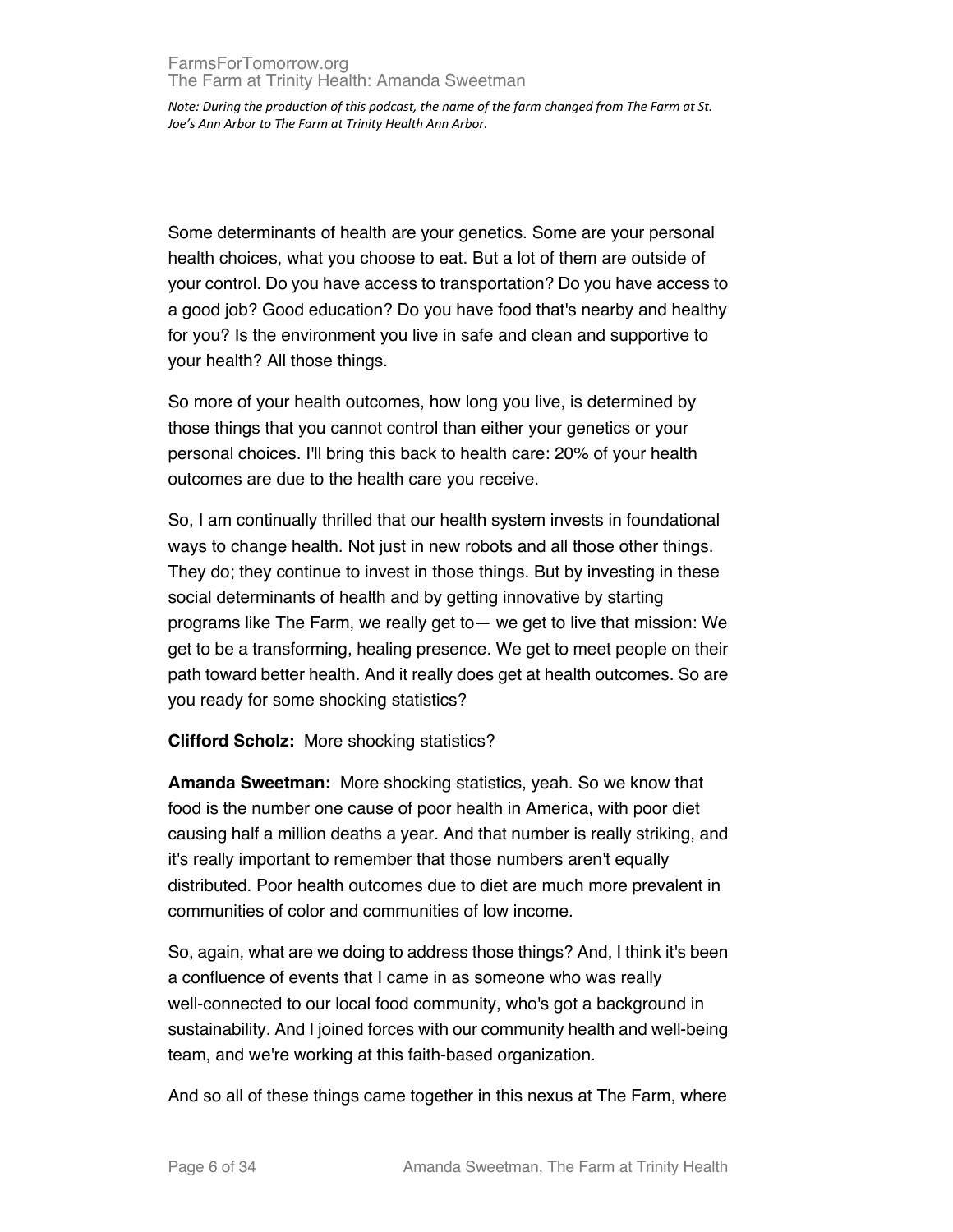we've gotten to build programs and spaces that are supportive of trying to address those disparities. And we can't do it all, right? But we can do a little bit.

And so what we really focus on is nutritional security and a sustainable food system because those are the things that we can do right now.

**Clifford Scholz:** You are pioneering something here. You're defining a new kind of role, something that hasn't really existed.

It's growing. It's having bigger impact, it's got more programs that are operating, it's touching more people. How did this happen?

**Amanda Sweetman:** Well, my dad likes to say, "You work really hard to get lucky." And I think there was a lotta workin' really hard, and there was a lotta gettin' lucky.

"We got lucky," but we have really good leadership. We have Rob Casalou, who's now, in a national role. Our president and CEO of Trinity Health, Mike Slubowski, cares deeply about this, and invests his time and energy in it. Our local community health and well-being leaders give their time and attention to this very often, in a very targeted way.

And as I went on my personal growth trajectory from, "Ooh, I like growing food. Ooh, I like being outside. Oh, I like connecting to people," and I've moved beyond that to see "What does our community need?"

And I think The Farm is this beautiful place where people come together, stories come together. What better way to share a story than over food? And so we get to hear a lot of people's stories, and the thing that I've realized, and the thing that the health system probably already knew, I was maybe a little slow on the uptake, is that there is a ton of health disparity in our community.

So if you think of your vitality, how healthy you are and how long you live, if you think about all the components that go into that, some of that is your personal health choices, some of that is your genetics. Those two things equate to about, mmm, 40%. Twenty percent is the health care you receive.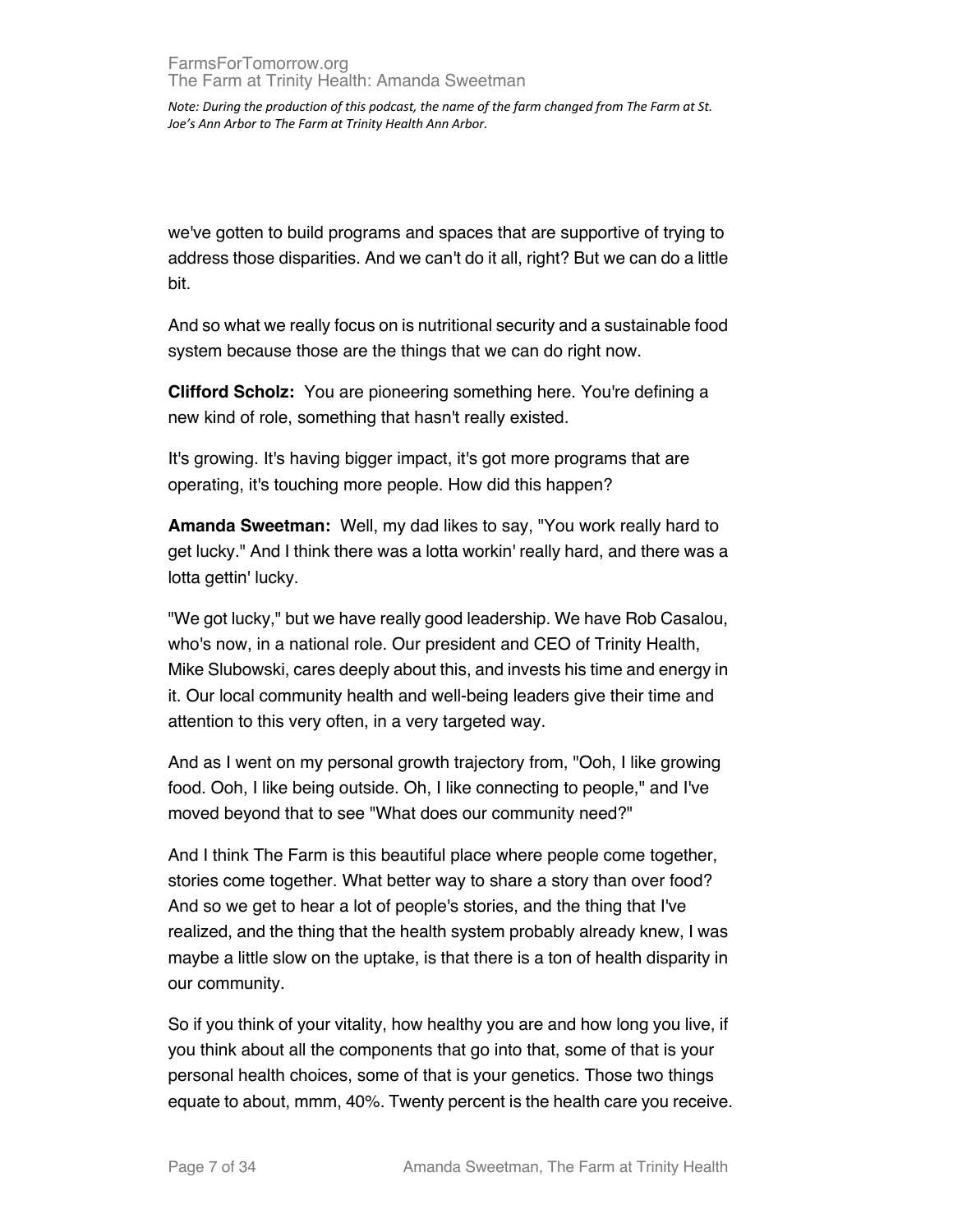The remainder is all these things outside of your control.

And so I think it's really important to flip that dialogue of, "Oh, well, you're overweight and it's your fault that you're not healthy." We need to think about our communities and our systems and the structures are not supporting people. And, in fact, in a lot of instances, our systems and our structures are working against people, intentionally.

How do we address those things? Now, we can't do them all. And, again, this is back to that question of, "Why a farm?" Well, food is really transformational, right?

It's this really foundational way to connect with people, and it makes a really big difference. And so that's why The Farm is really important. We get to take it from a "should," that's back to that, "You're responsible; you're responsible, you should eat healthier, you should exercise more," to, "I can enjoy kohlrabi," "My children like eating cherry tomatoes."

And that's the idea of joining people on their path toward better health. And meeting people where they are.

Our mission at The Farm today is to grow a healthy community by empowering people through food, education, and relationships. We know that we can't solve all the challenges facing the food system, so our primary focus is on increasing the health of our community today, through nutrition security and investing in the health of our community tomorrow by investing in a more sustainable food system. And so if I can connect people to food that makes them feel good, it's really a fantastic way to spend your days.

**Clifford Scholz:** You shared with us about the Harvard study. Can you make some clarification around that?

**Amanda Sweetman:** Yeah. So, the social determinants of health are those structures around you that are determining your vitality.

But, Cliff, I think what you're really maybe asking me is, "Why is The Farm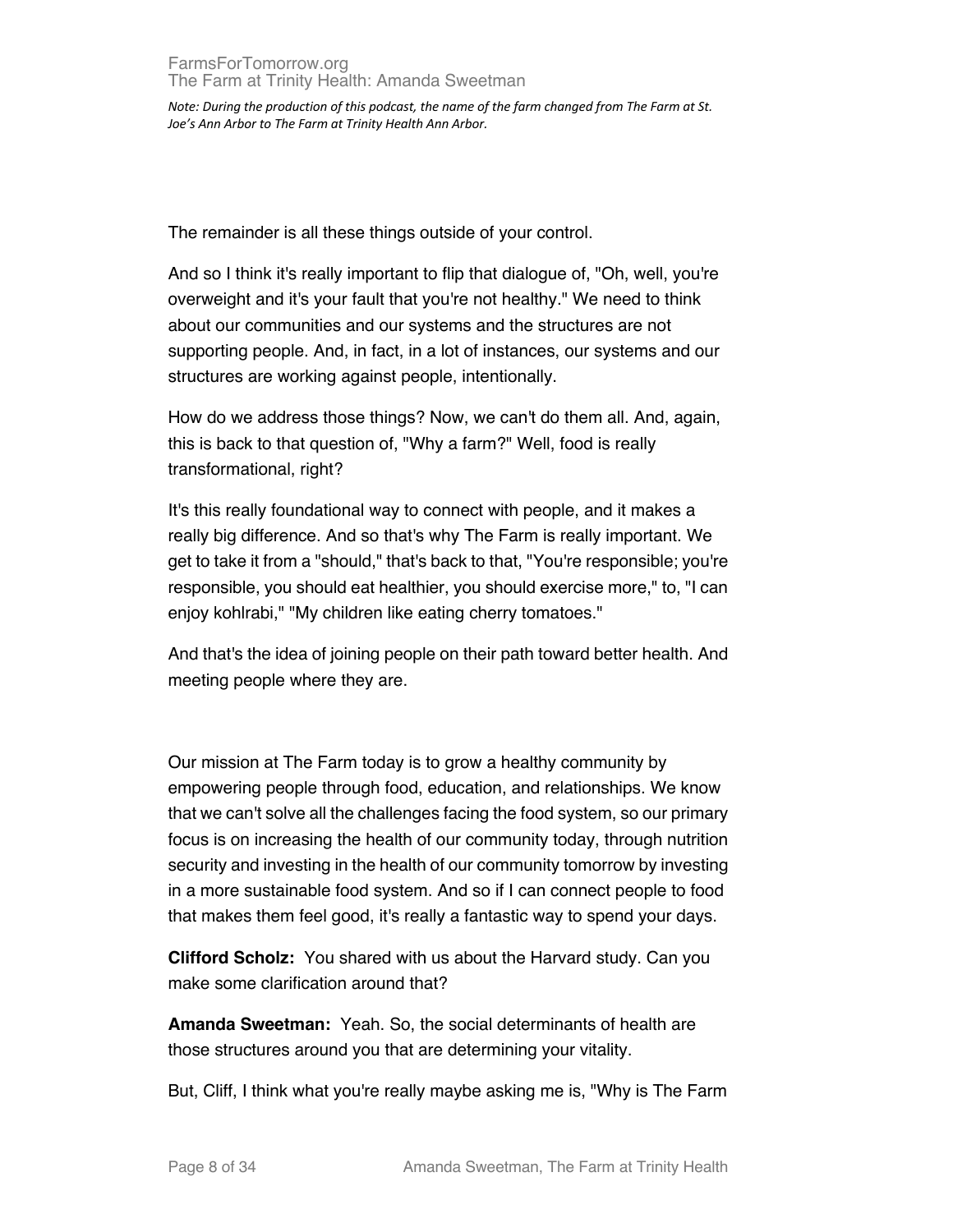doing more than just food?"

The thing that really shaped me and a lot of our programs was when I learned that it's not enough to just give people food. And that this Harvard longevity study, which is so fascinating, followed people on their trajectory through life, and they saw some really remarkable things.

One of the things that stood out to me was that more important than your genetics was the strength of your relationships, at 50, on your health outcomes.

So "How happy are you with your spouse?" or some other close relationship, had more of an impact on how long you lived than your genetics. I think it was the same if you smoke cigarettes. So there are some things that we know are really bad for you. Smoking cigarettes. Really bad for you. But being lonely is worse. Having no tight connections is worse.

And so when we think about why we would have all these other programs, like education programs, and community gardens, and doing tours and staff retreats, and going to community meetings, and hosting events: all the many, many things that we do, we splinter our focus to be able to address those bigger things, creating relationships.

My training, I'm a wetland ecologist, I studied diverse ecosystems. And what our research showed was that more diverse ecosystems were more resilient to challenges like climate change. And what I've learned, and I think is being proven in the research, is that more diverse human systems are more resilient, as well.

And so we need to have diversity in our relationships, we need to have diversity in the people that interact with, we need to break those bubbles. Our bubbles are really strong. They're really tight, and so how do we start to address those things? And I think that's why we try so hard to have so many cross-cutting programs.

In addition to that Harvard longevity study, something that's currently shaping how I think about our programs is research coming out by Dr.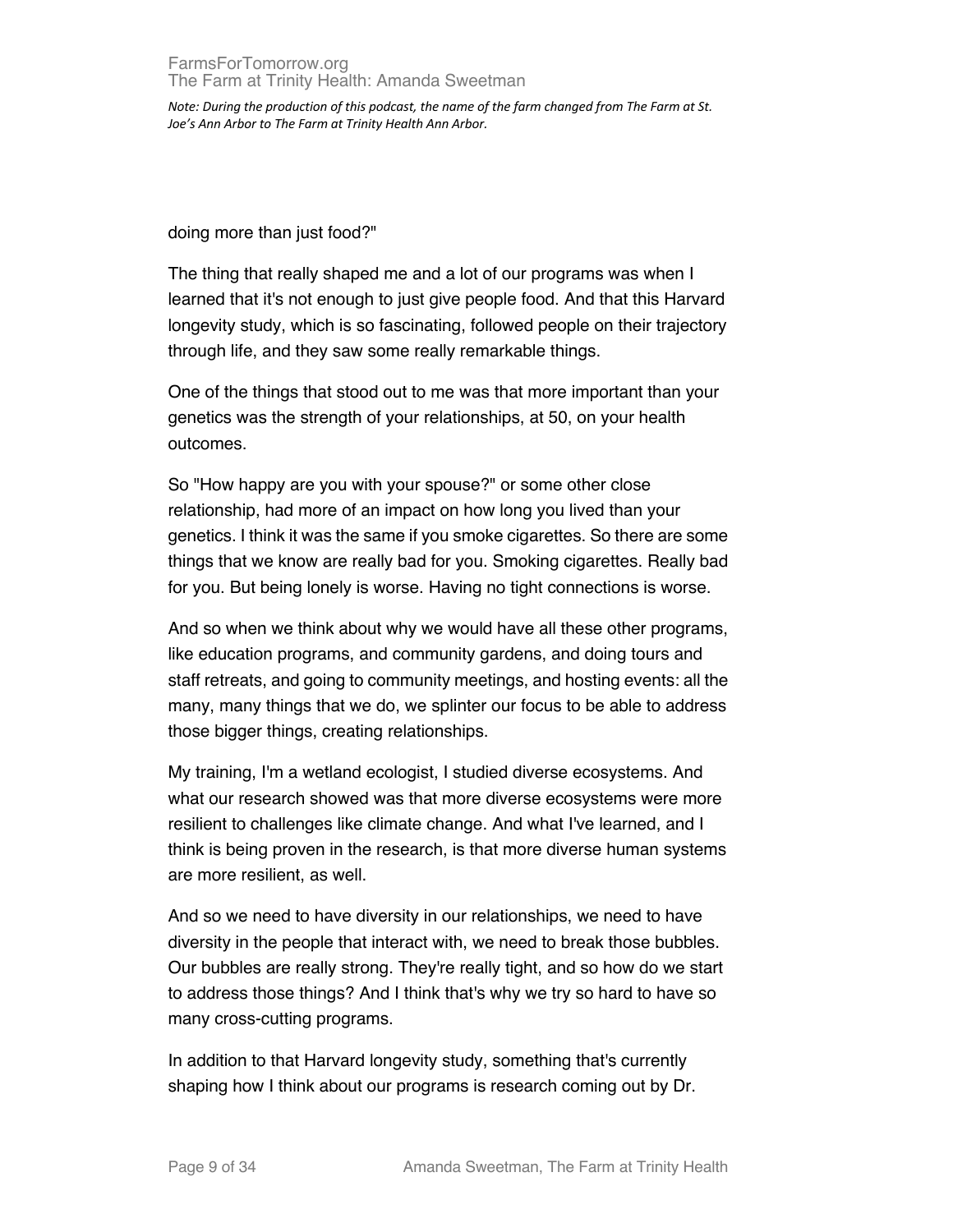Fielding-Singh. And she wrote a book called *How the Other Half Eats: The Untold Story of Food and Inequality in America.*

And she's shown that, and other researchers have shown, that food access — you know, is there a grocery store close to you? — food access only accounts for 10% of the dietary gap. Which literally rocked my world because so much of our intervention programs have been based on: "Reduce food deserts, reduce food deserts."

And if 10% of your dietary gap is based on access alone, well, gosh darn it, what else is causing it? And her research suggests that it's not just cost, which is, of course, important, but also your "emotional nutrition."

If you have few resources, you often tell yourself "no" all the time, and you really say "no" to your children on a regular basis. But you can often say "yes" to food.

So it's a way to say "yes" and feel good about yourself as a parent and as a person. You know, that 99-cent bag of hot Cheetos looks really yummy, and food companies really push hard, they advertise hard to kids to tell them, "Ask for this stuff." And so there's the emotional nutrition.

There's also your time budget: When I'm short on time, I eat a lot more processed food than when I've got a lotta time. Your knowledge: Do you know how to cook that thing? Have you ever seen a kohlrabi before? Then, your foodways: What are the traditions in your family? What did you grow up with?

And so if your traditions aren't super healthy, it can be really hard to change them. Because, then, if you're changing those things, it can feel like you're going against these things that have been handed down to you. I love the Christmas cookies that my grandma always made, and I'll always make them because it keeps her memory alive for me.

So I think this is just to highlight that there's so much going on behind the food choices that we make, not only the systems and the structures that are put in place by federal subsidies, and food mart lobbies, and, where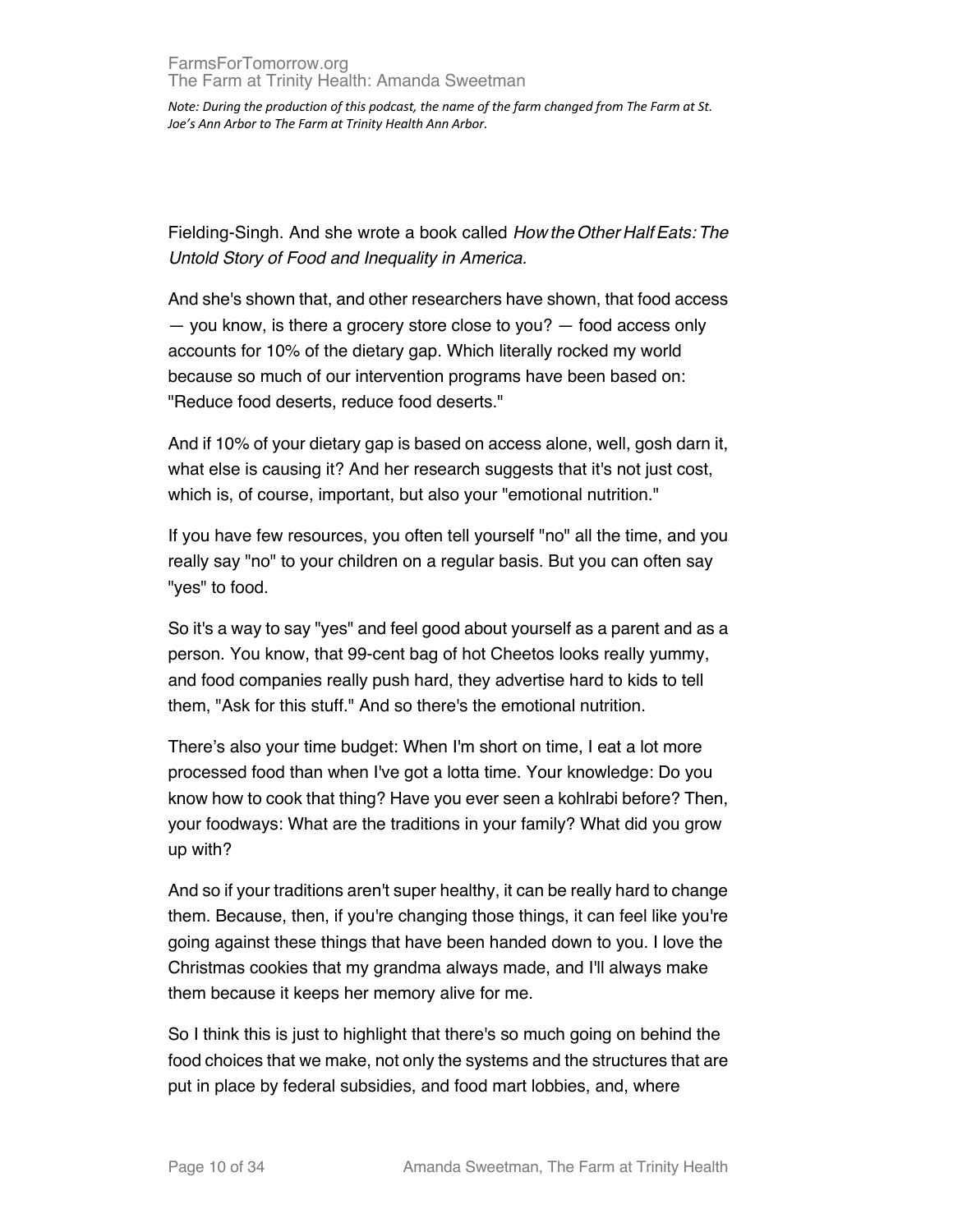grocery stores choose to go in. There's also a lot of the human side of it. And we have to be looking at all of the sides.

**Clifford Scholz:** This might be a really good place to connect everything that you just said with your St. Joe's Farm Share program, which is basically a CSA that operates aggregating the produce of a number of different farms and bringing together the whole hospital community as a customer base for those farms.

**Amanda Sweetman:** Yeah, the Farm Share is a really unique program, and I love it for a buncha different reasons. And it really started because we were trying to make it easier for our medical residents to get access to healthy food. So we had 30 members and an old refrigerator in the fall of 2015. And since then it's grown tremendously.

We sold, I think, 1,100 memberships this past year. But a lot of the people who receive that food are people experiencing food insecurity. So about 40% of our members last year received the program for free or some kind of subsidy, and everyone who participates — well, not during COVID, because we've had to do contact-free — but pre-COVID, we were very intentional about mixing the groups.

So on Wednesday nights when you picked up your food, we had people giving out recipes. We designed our systems, like the flow of how you picked up your food, how you went to your car, all those other things, we designed those things so that you would talk to the other members of the Share.

So how do we cut across the physician who can afford to pay for the share, and someone working in environmental services who might be receiving a subsidy? How do you help them talk to each other? And you do it over food. It's the only way I know.

And we also really work hard to provide those educational resources. I love talkin' about food, right? I can't stop talkin' about food. You have a question. I'm here to answer it for you. And, really, anybody who comes and works at The Farm feels the same way.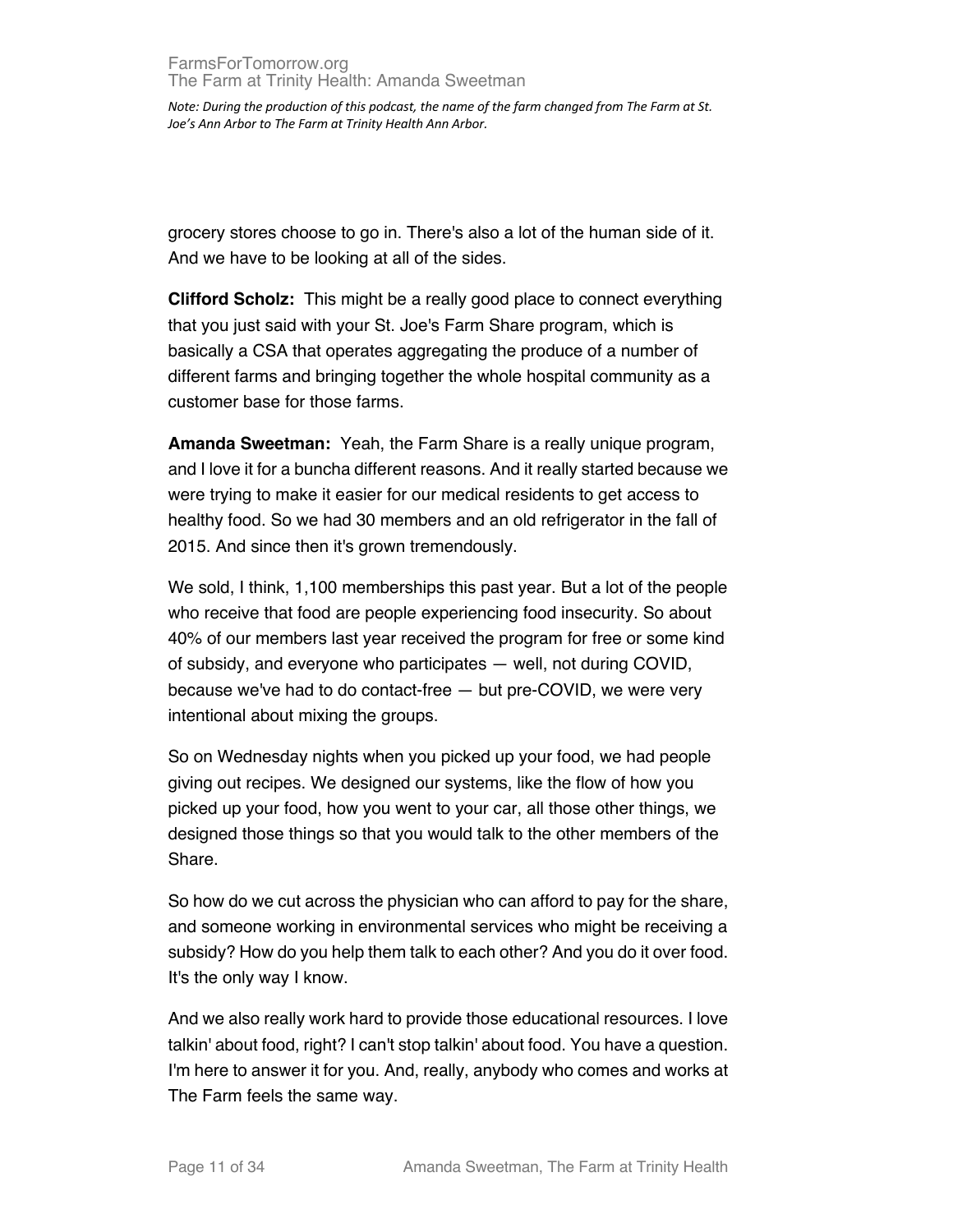And so we don't just talk to you one-on-one. We also have a newsletter that we write every week that we really pour our hearts and souls into. We work hard to find good recipes. The Farm Share itself: We think of it as kind of like a CSA on training wheels. You don't get a lot of unusual foods. You maybe get one. We give you Swiss chard one week, and then we let you figure out how to use Swiss chard. And then we'll give you a kohlrabi. And then we'll give you purple carrots. And then we'll give you a celeriac.

But it's this real idea of, "Let's build relationships. Let's build relationships with each other, let's build relationships with food. Let's make it low-cost for those people who are experiencing food insecurity, so it's not dinging your budget." You don't have to set aside more money for produce that you don't know if your kids are gonna eat. So it's a very low-risk way to get more produce into your diet and into your home.

And it's really fun for kids to come to The Farm. It becomes like people's back yards. You get out when you get your share, and you go and look at the cherry tomatoes in May, and they're shorter than the four-year-old. And you get out in June and they're at eye-height. And you get out in July and they're over your head. And by August, it's a jungle.

We have kids who literally beg to come to The Farm, "I wanna go, I wanna go, I wanna go." We make it fun to do that, and we make it feel safe. I love the parents who have their children unpack the boxes because then it becomes, like, a gift. It becomes a surprise.

We also offer summer camp, and my favorite is called, "The Farm-to-Table." And kids four to seven come with a caregiver and it's a half day 'cause those littles don't have a ton of attention. We do something on The Farm: We go out and harvest, we learn about soil, we do something fun. And then we harvest something and we take it into the kitchen and you get to prepare it together.

I had a mom look at me on a Wednesday, it's a one-week camp, and she said, "My five-year-old has eaten more vegetables, as of today, in this one week, than he has eaten in the entire rest of his life." Which I could totally believe. And the beautiful thing is we got him when he was five. And now he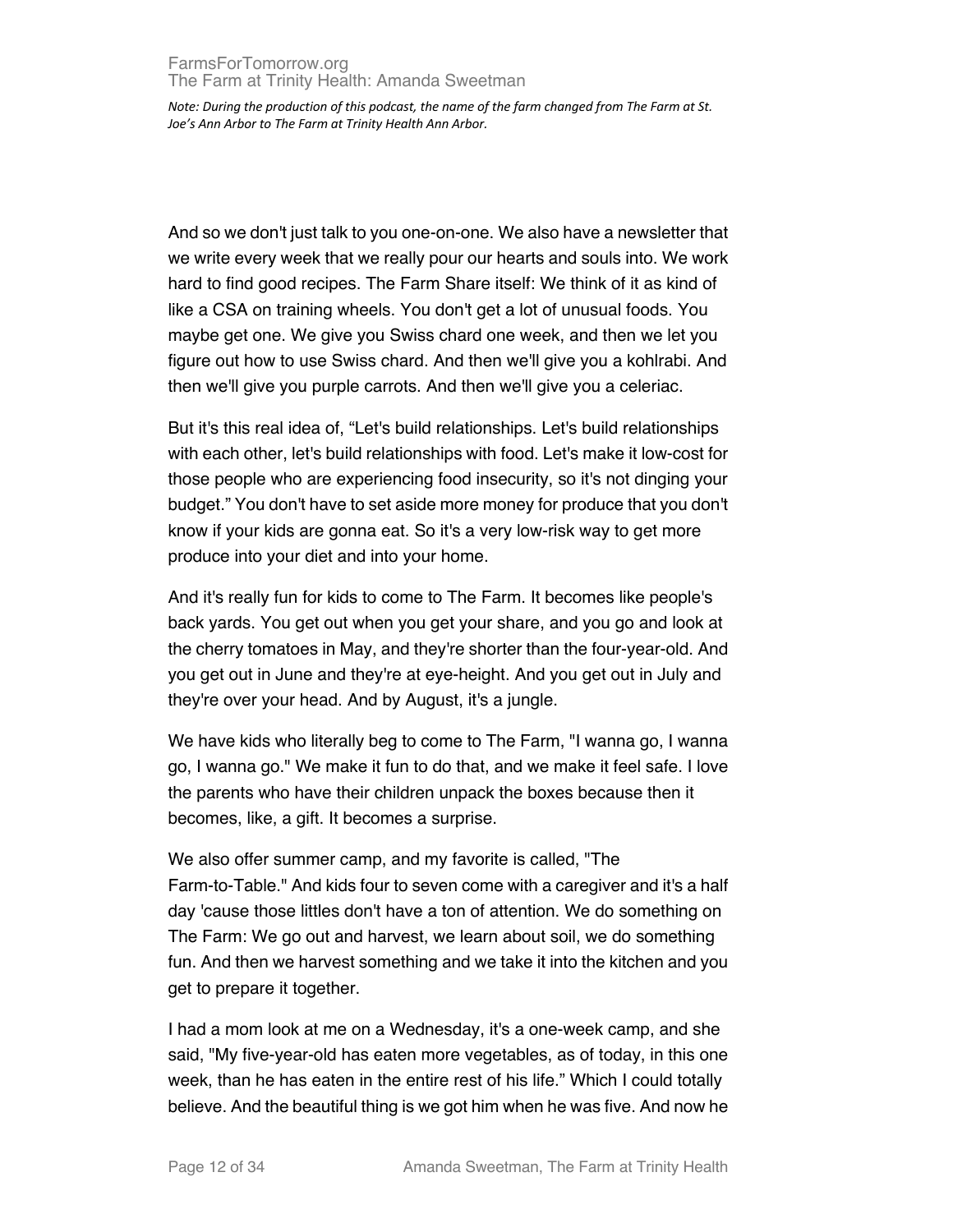likes peppers, and now he likes cherry tomatoes, and now they have this bonding experience that they've gotten to do together.

So there are many, many offshoots to The Farm, and it can be hard for me to tell the story in a linear way. But I hope what we're sharing is that we try to be intentional, we try to be thoughtful, and we're always trying to learn about how we can better meet community needs, how we can better listen, how we can better learn from the research, and how we can continue to make a difference.

**Clifford Scholz:** And you're working with a bunch of local farms.

**Amanda Sweetman:** Yes. As of last year, we have about 14 partner farms for the Ann Arbor Farm Share. We did start a Farm Share for our St. Joe's Oakland location, and they had fewer. But we're really fortunate, Washtenaw County, and Michigan in general. We can grow a lotta really great food.

We can grow a lot of diversity of food and we have a lot of things working in our favor. Like Argus Farm Stop, like the Green Things Farm collaborative model. There's a lot of innovation happening around how to increase local food.

**Clifford Scholz:** Yes, our podcast guest, Eric Kampe, is the one who put this CSA model that you're operating there on our radar. Because he was talking about it from the farmers' perspective of how great it is to be able to funnel your weekly produce from your farming operation.

And then when you've got a bunch of farms working together that way, it takes some of the pressure off an individual producer from having to be an expert and have success 100% of the time with 100% of their crops. So that made it a lot easier, from his perspective, and that's what led us, really, directly to you, was his description of how this benefited their organization over there.

**Amanda Sweetman:** Yeah, I think there are a decent number of stories like that. And the Farm Share has three very distinct goals. We have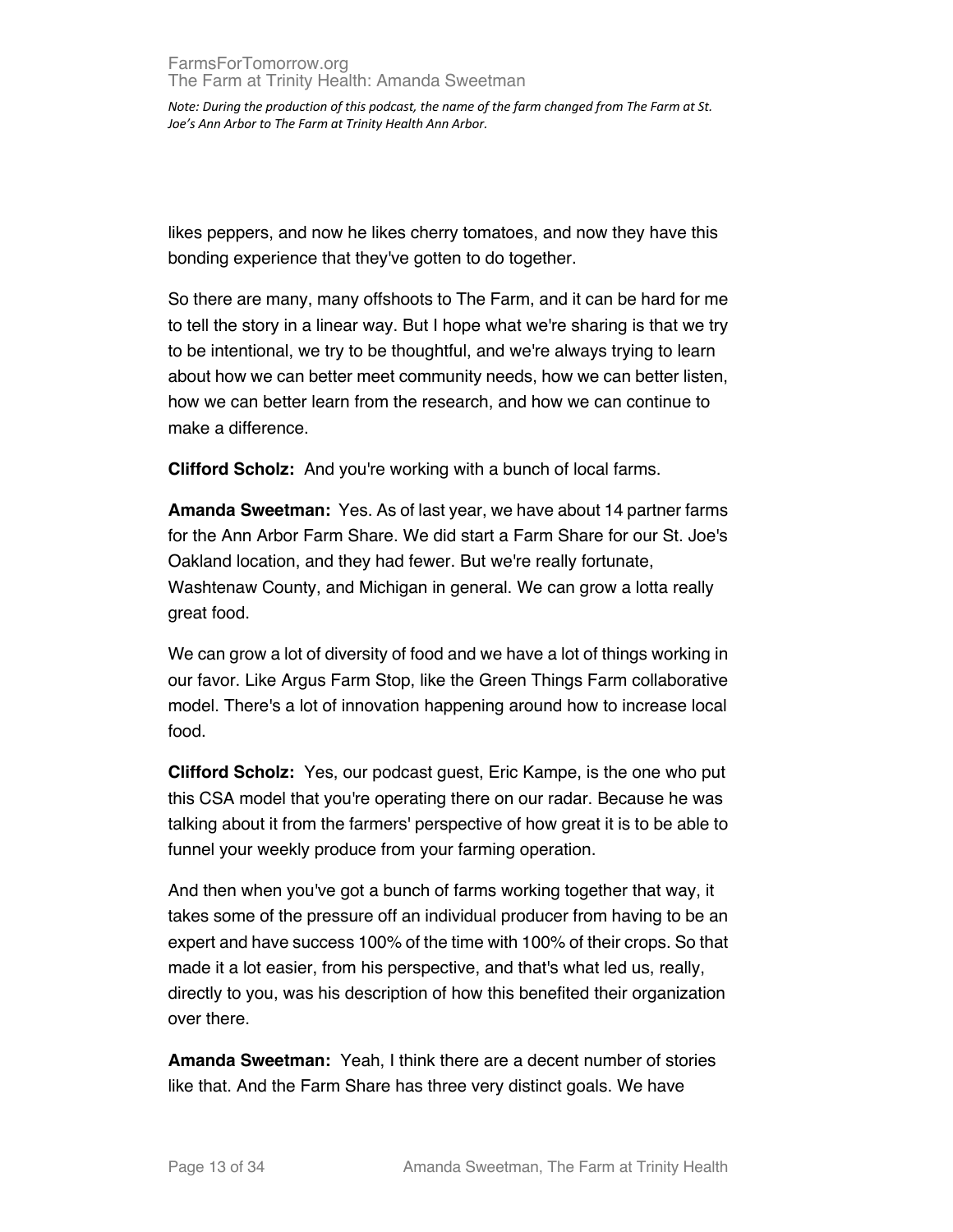economic goals, where we're trying to provide economic support for small organic farms in Washtenaw County and the surrounding areas.

We have social goals. We're trying to provide access to high-quality, local food, primarily to food-insecure families. Create and nourish relationships within households, and at The Farm, and increase the number of meals shared in the home.

And we have nutritional goals of increasing fruit and vegetable consumption among all of our members, and knowledge of how to prepare a wider variety of vegetables.

**Clifford Scholz:** How does that work with the farmers? How do you work effectively with them to meet their needs, and to help them meet your customer base needs?

**Amanda Sweetman:** The way we work with farmers is to have good relationships. Which I think is the key to a lot of good business: Do you have good relationships with the people that you serve?

And I think the beautiful thing about the farm community around here is that most of us are friends, and we know each other, and we work actively to keep in touch. We're very supportive of one another, and so when Eric says he's bummed that he missed making the sale on that lettuce, but he's excited that one of his friends made the sale, that's completely accurate.

When we started looking at starting the aggregated Farm Share, it started with one other farm. We had a farm, actually Green Things, was already coming to the hospital to add more produce to the farm stand that was happening every week. They had much more diversity than The Farm at St. Joe's. So they were already coming.

I looked at them and said, "Honestly, we can't start a CSA. I have kids who come through, I have, the special needs classroom come through, and they have a really good time pulling carrots. I don't wanna freak out on them and say, 'No, no, you can't pull those carrots, they're for the CSA.'"

And so we started with one farm that we already knew. And we got good at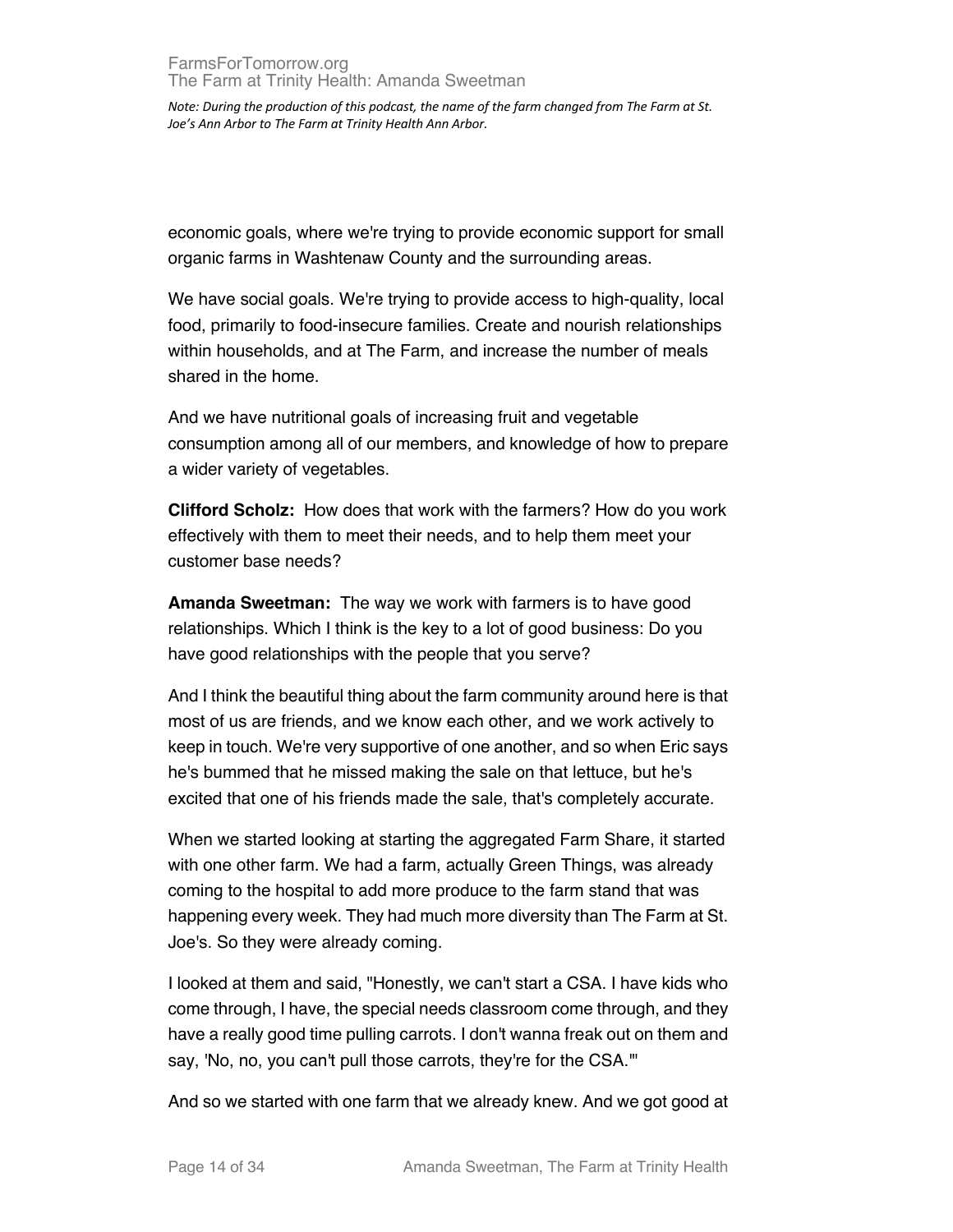that. We got good at two farms putting food in, The Farm at St. Joe's and this other farm. We got good at that, we figured that out, we figured out how to pay them. Really difficult to figure out how to pay out of a large institution.

So we got to work out some of those kinks, and then when our two farms didn't have enough, we got another farm, someone who lived just down the street, Seeley Farm. And then when they didn't have enough food — 'cause we're also an aggregator of demand — when they didn't have enough food, we added another farm.

And to be able to do that, I was the food purchaser at first. I just got texts and emails that said, "Yep, I've got cherry tomatoes, cilantro, and fresh onions." And I was like, "Oh, good, it's the salsa week of the CSA share." And that worked for a little while.

But when we had about 100 whole-share equivalents — we offer whole and half-shares — when we hit 100 whole-share equivalents, I couldn't do it anymore. The Farm had also gotten more complicated on the other side. So our community is beyond blessed to have a local food coordinator agent at our MSU Extension Office, Jae Gerhart.

I was already calling Jae, like, "I don't have enough food for this box. Do you know who has food right now?"

And eventually she was like, "Amanda, do you just want some help? I'll just do the food-ordering; I think my bosses'll go for that 'cause it's increasing transactions for local farms."

And I said, "Yes, absolutely." And so then we started having a food orderer, she held the relationships with farms, and she already knew all those people, which was great. And then I got to do all the public side. So I was the demand side, she was the supply side.

And we've really kept that model up. So we have someone who does the demand, all the customer service. And we have someone who does all the supply. And so, to get back to your question, "What can a farm expect?", we're pretty easygoing, honestly.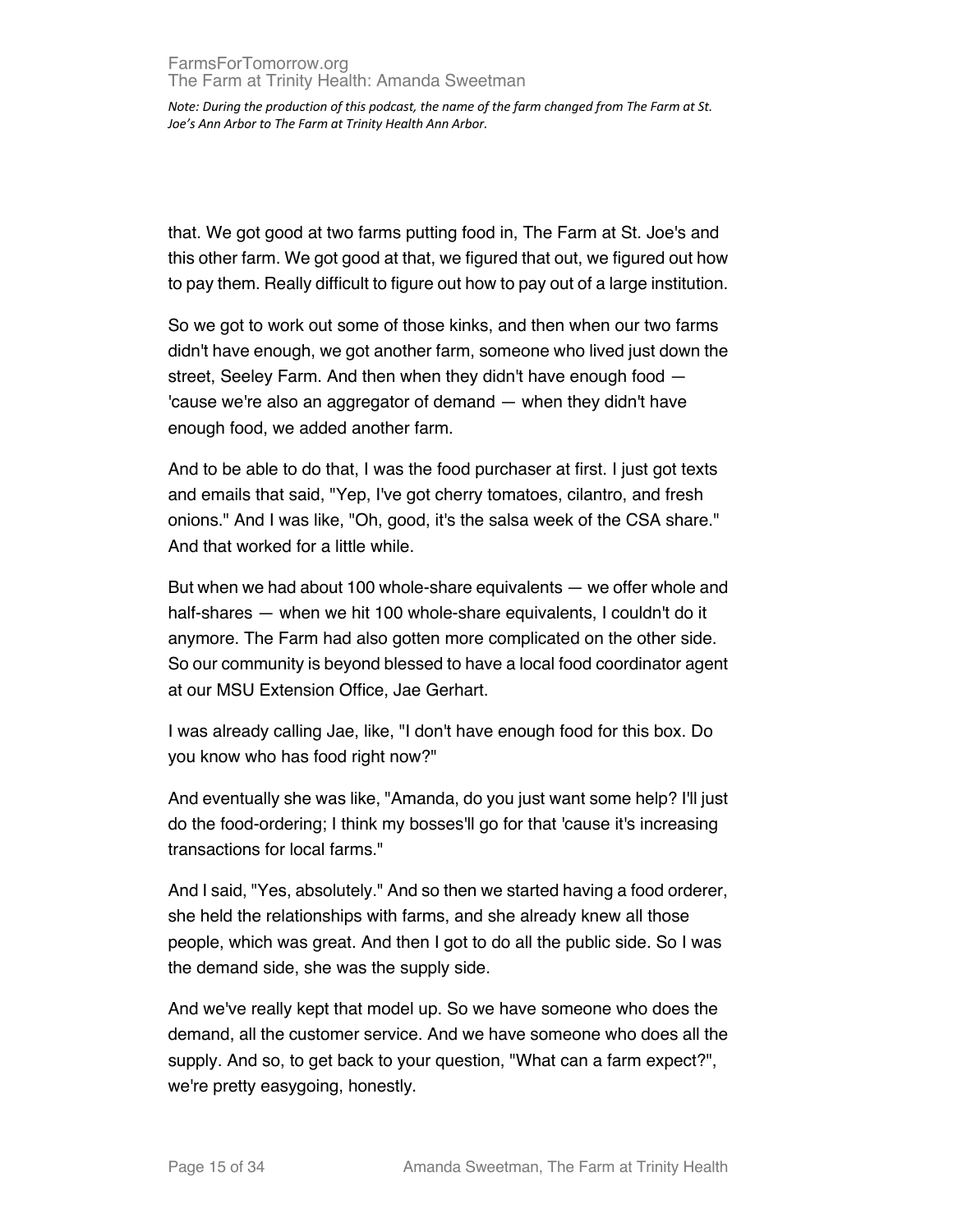We've tried, other times, to have an application, and to have a crop-planning process, and, like, a bidding process: "Who wants to give us head lettuce this week?" And, "Who wants to give us beets that week?" And some farms loved it, and some farms still do that.

Garden Fort wants to give us produce every other week all year. And in spring and fall we buy even more than that because they are a wholesale greens provider. Their greens are great, they're consistent, we know they're gonna deliver every week. Personally, I love farms like that.

A lot of our other farms have a diversified business model: They take food to Argus Farm Stop, they take food to the farmers market, they take food to restaurants, they have their own CSAs. And so what happens a lot is we say, "Look you're really good at growing X, Y, Z, 'cause now we have, what, six years under out belt of working with a lotta these folks.

"We love your beets, we love your hakurei turnips; we'll take those." And mostly people say, "Great, we're gonna grow for St. Joe's, and when it's ready, we'll reach out." That mostly works. There are a few things that no one wants to grow: No one wants to grow cauliflower. No one wants to grow broccoli, not at that scale. And it's hard: climate change is really starting to impact our ability to grow some of these crops.

I think we had broccoli once in the share last year. That's really kind of a miss for me in terms of what we give to our customers, because it's something that people really know when they like. So I incentivized that, right? I will say, "I will guarantee that I will buy this from you if you grow it." So we've got some farms who are doing that from us, as well.

The flexible model is great; however, it comes with its challenges. So every farmer communicates differently. Some people, it's texts, some people, it's email. Some people get right to you, some people you have to pester 'em for it.

And then there can be disappointment, too, you know? So if it's a late spring and you were supposed to have head lettuce to us in April, but you didn't get us that head lettuce until May, when everybody else has head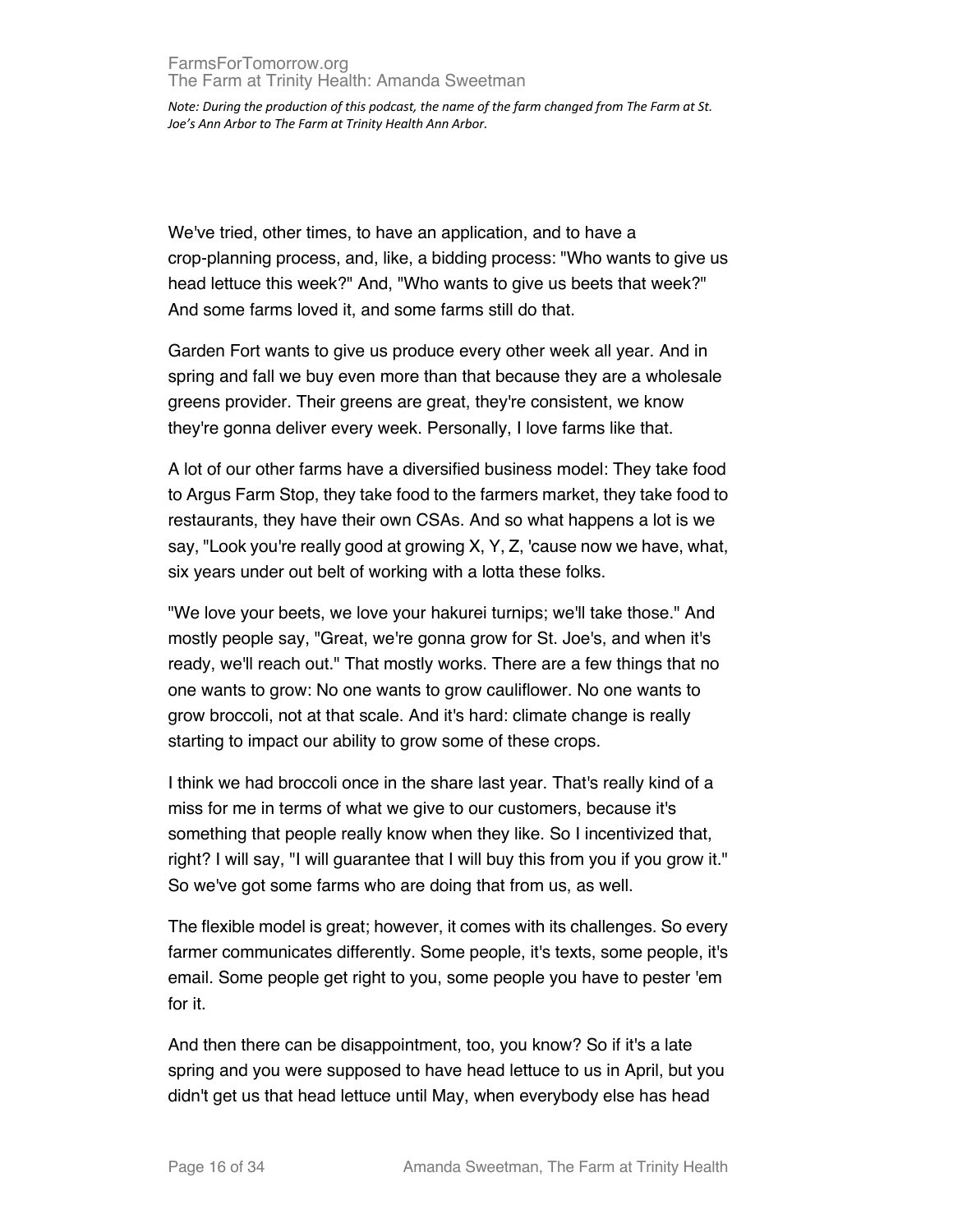lettuce, the flexible model pretty much means that we go with our trusted vendors first, we go with the people who are most communicative first, typically. So it leaves some up to the person who's doing our supply piece, and those relationship pieces.

I'll be curious: We're hiring a new position just to manage our food programs, so it's gonna be a food program coordinator position. So for the first time since I was the person who was doing both — in fact, when we had, like, 70 members — we're actually gonna put supply and demand in the same role, trying to simplify communication. Because it's a big beast at this point.

I'll be curious to see how it changes. And I think it'll be for the better that the person who's hearing from our customers, like, "Too many Hakurei turnips, Amanda. It's been five weeks in a row. No more." That'll be the same person who's doing the buying.

And then it'll help give that immediate feedback to the farmers, too. What I hope the farmers experience is that it's something that they enjoy, that we make it easy. You get to make a big sale all at once. We're gonna pay you, we're not gonna pay you that day that you drop off, but we will pay you. Trinity Health is definitely good for it. You know us, the people who are making the purchases. You make good relationships.

The person who had been doing this, Rick Rigutto, was excellent at it. He had farmed for 17 years and I always looked at him and I was like, "Man, Rick you just— it's like a song." He's like a composer for the Share, through the year. And our members come back to us and say, "I've never had a CSA that the proportions were so good. I could always make a meal with what you put in.There were always meals that could be made out of every box."

**Clifford Scholz:** How about the logistics for customer pickup, as well as farmer dropoff?

**Amanda Sweetman:** So for farmer dropoff, it's typically weekly. There are a couple of things we'll hold, but we don't have just a massive storage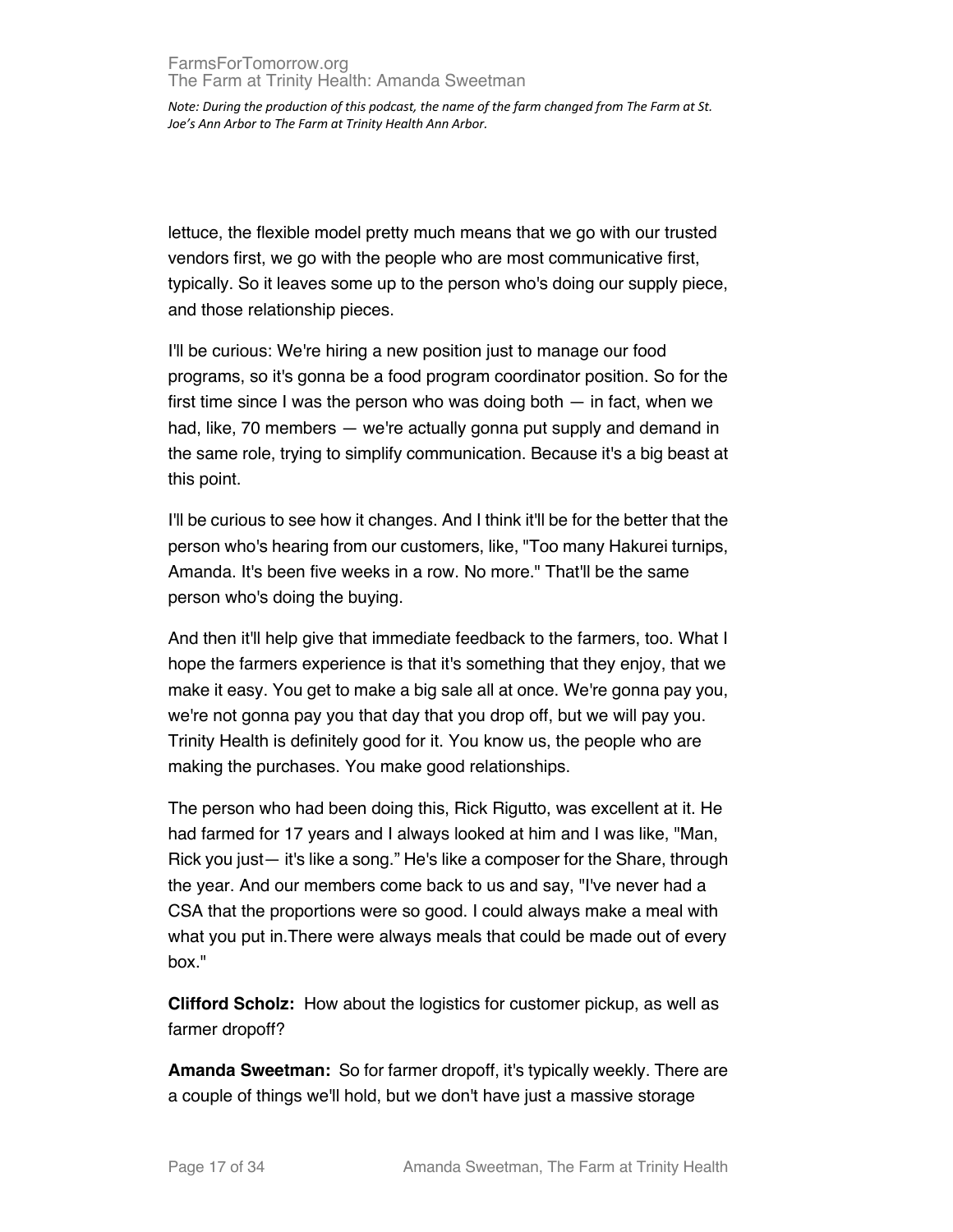facility. If a farmer's coming from further away, we'll often hold things.

We do have some people from as far away as an hour or two north and then an hour or two south.

People love fruit, kids love fruit. To be able to bring in fruit, we've been working with Cherry Capital Foods. They're a Michigan food hub, and they have trucks, and they can move food from the Fruit Belt over in West Michigan. So, not a primary component, but we do add some of that diversity, trying to really make a high-quality product for our consumer. So that's the geographical footprint.

In terms of dropoff, we really want people to drop off on Tuesdays, by about 1:00. We'll accept deliveries on Mondays, but we want deliveries Monday and Tuesday. We then have our crew, mostly of volunteers, who packs up those shares on Tuesday afternoon.

And then, on Wednesdays, we're ready for pickups. So one of the unique things about our Farm Share is that there's a self-serve option. This was built in from the get-go because our initial customer was our medical residents, and they have crazy schedules. I literally have people who come and pick up at  $2:00$  in the morning  $-$  it's nuts.

But it really helps us with retention, both in our paid members and in our Farm Share Assistance members. Because if I didn't work there, I wouldn't manage to pick up my share every week, either. Our lives our busy, our lives are hectic.

People can start picking up Wednesdays at noon. We guarantee that they'll be ready by then. That is like, if a farmer shorted us on Tuesday, and we need to make an adjustment on Wednesday morning, or we made a mistake, or…it just gives us a little bit of buffer.

And then we l really encourage customers to come during our in-person time. So pre-COVID we had it kind of out like a farmstand. So you picked your head of lettuce, your bunch of beets, you got your Hakurei turnips and you came and packed it yourself during that in-person time. We did a lot of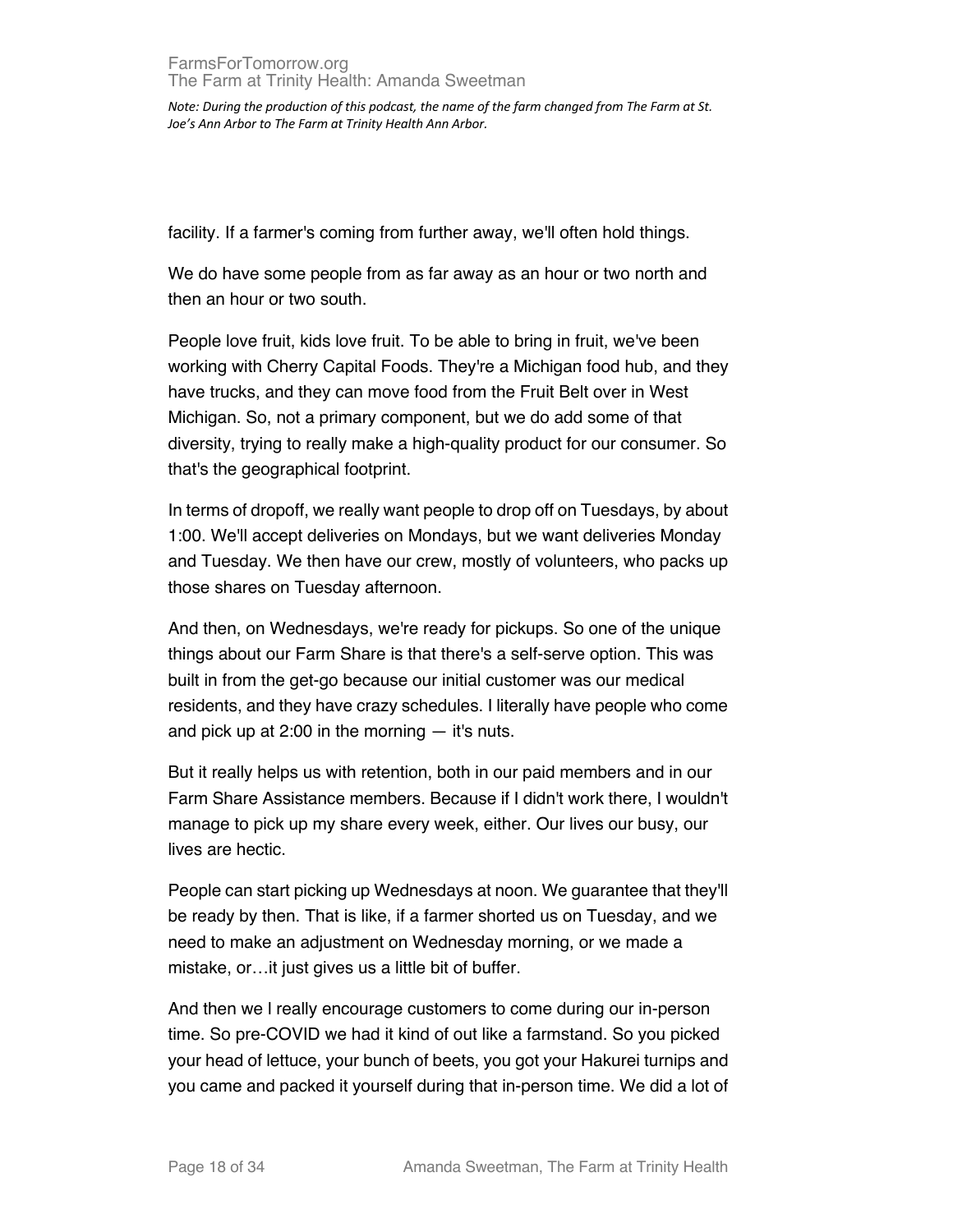engagement at that time, as well.

And it was a great place for people to ask questions. We have a U-Pick herb garden, so one of those ways that we add value that's easy for us to maintain, and how we get people to "eddy-out," as I like to call it. How do you get people to stay on a site longer so they'll talk to each other and learn more and feel engaged? U-Pick herbs is a great tool.

In COVID, we've had to do a contact-free option. So people pull up in their cars. I now have my CSA memorized by their car type. I'm like, "Oh, look, it's the orange Chevy, great, they're a half-share member." I'm really looking forward to a day when we're not in cars anymore. But I'm really impressed with the relationships we've managed to build anyway.

You know, it's food, and we get to talk about food, and there's nothin' like it. So it's pretty easy. And then that self-serve, so it's open from Wednesdays at noon, and it goes through Sunday evenings. I really tell people like, "Your food's gonna be better earlier in that window; come earlier." But most stuff will last.

**Clifford Scholz:** How do people find you? And how do you find people? I'm sure that people are talking within the community. Your presence is visible within the hospital community. As far as going off-site, and reaching people that might not be immediately associated with your hospital through employment and so on, how do you find them?

**Amanda Sweetman:** Well, Cliff, I wish I could say you were right, and people just knew. But that's not the case.

We work really hard to advertise inside the hospital. One of the things that the Ann Arbor Farm struggles with is that we're tucked off in a corner. So you can work at St. Joe's for a decade and never notice us.

It's different at the Oakland site — you have to walk through it to get from the parking lot. So we actually spend quite a bit of time talking to huddles, going to team meetings. I'm part of the management team, so I get up in front of the managers. We speak a lot to our colleagues, and we really miss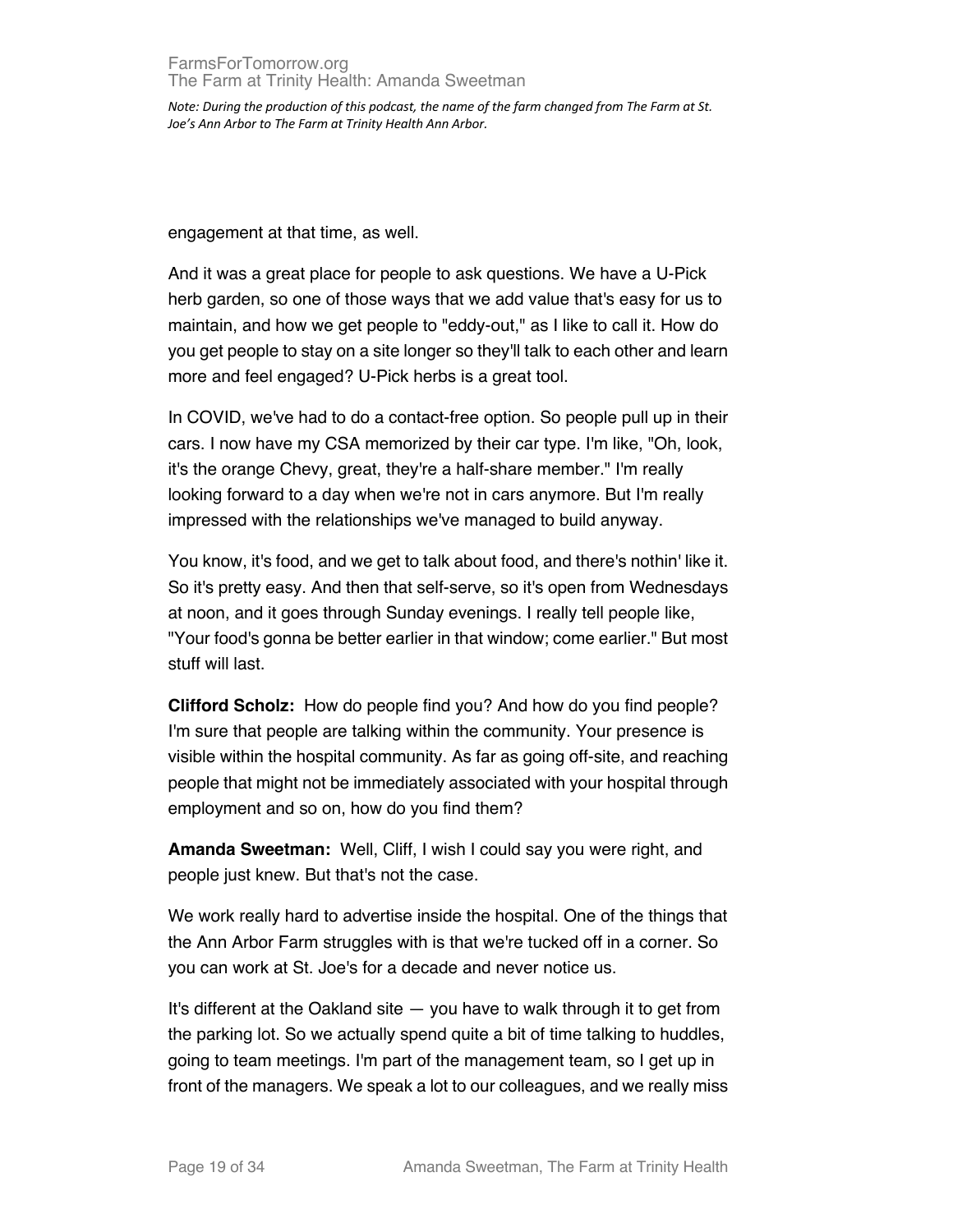having our farm stand in the lobby for that reason, too. That was a great way to meet people.

It was shut down during COVID. We've figured out that, you know, if my crystal ball is correct, and if the surge lessens, we will bring the farm stand back this coming season. One of the things that we haven't talked about is that because of COVID, and our COVID response programs, we shut almost everything else down and focus all of our attentions on serving the immediate emergent need.

We doubled our food distribution in 2020 because we were doing delivery of food to people who were homebound and food insecure. And so this actually gets back to your question of, "How do people find me?" I think of us as having three "customers," quote/unquote: We have our colleagues, people who work at the hospital. We have our local farmers. And then we have your community members, and our community members are also our patients.

So colleagues find us 'cause they know me, we put flyers out, I can email them all. It's great. Our local farmers find us 'cause it's a small community and they talk to each other, and we reach out to them actively.

Our patients and our community members is a little different. We have a very active social media presence. I would encourage people to check us out. That's a nice way to get ahold of us. We try to be present at community meetings and resource groups. And we talk to, local schools and food banks and community centers, so that people know that we're around.

But something that happened for us in 2020: Our electronic medical record changed. And when that happened, The Farm was actually built in as a referral source in our electronic medical records. So your doctor, or your social worker, can actually send a referral to The Farm.

And that's one of the things I think is really unique in how people find us. My observation, so take it with a grain of salt. But one of things that the pandemic highlighted, but I'm sure was happening beforehand, was that how you get information is changing. And it's becoming very reliant on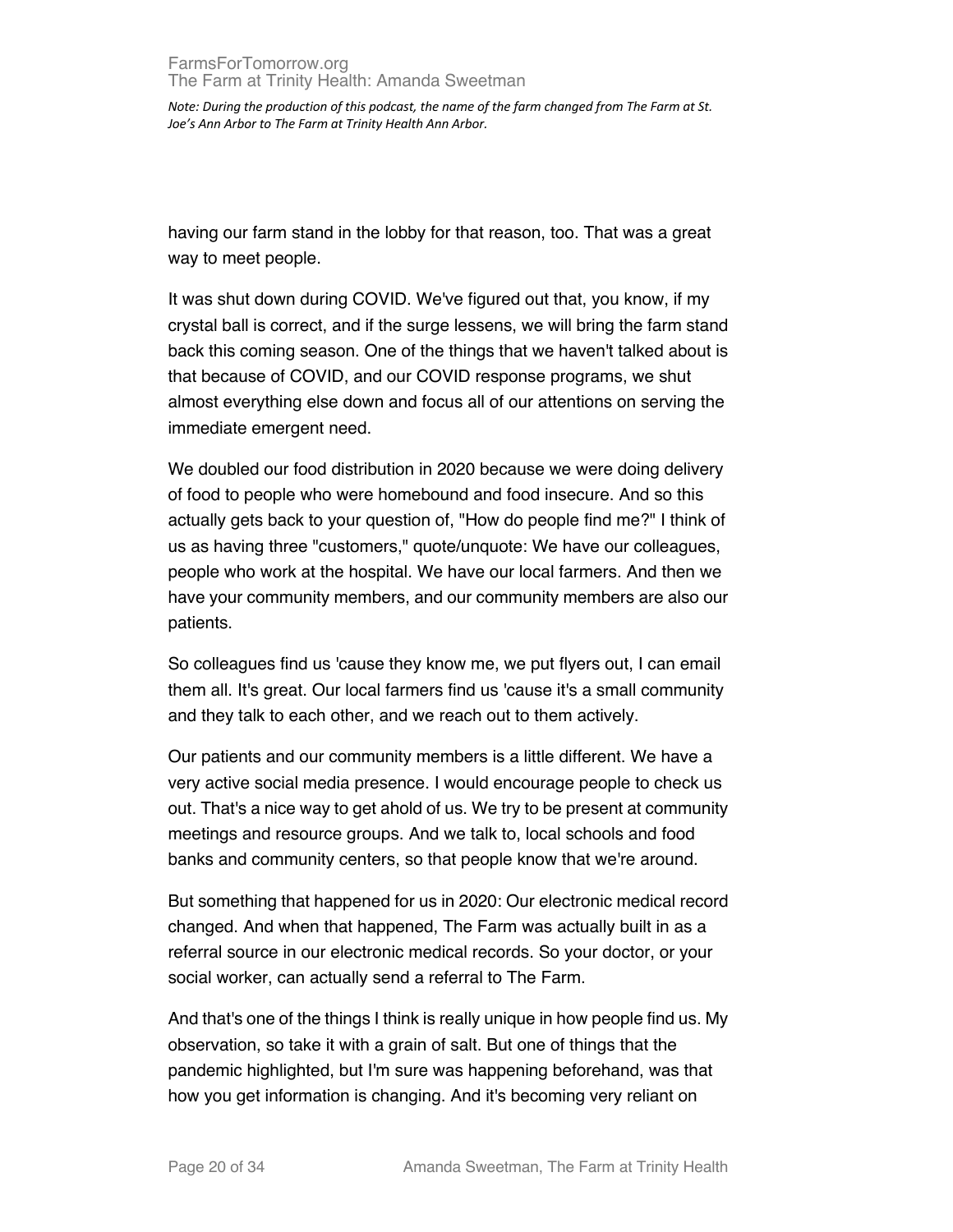having technology and knowledge of how to use technology.

And so you don't get a phone book anymore. Very few of us get a newspaper. And if you're put into a novel situation, where you've never needed help accessing food because you were doin' okay, to it's now a pandemic and you're completely desperate to find a way to access food, but maybe you're medically frail and you feel like you can't leave the house: Those people have been missed.

And without knowing already how to access the emergency food system, people were frankly missed. And one of the only things people were still doing during the pandemic was going to their doctor, or they could do Telehealth. And because St. Joe's is a mission-driven organization, we asked those questions: "Do you have enough food at home?" And it's a really valuable question. And so then, by having that tool, that system, you could send a referral to us. So I think that's really powerful.

In terms of our broader community, I think the other thing I'll highlight is that, as opposed to people who are already shopping at a farmers market, who then join a CSA, which is a relatively comfortable trajectory: You're familiar with the farmers, you're familiar with some of the food, and then you take this next step to invest in getting a box of food every week.

We're really hitting a customer base that has never participated in a CSA before, by and large. Our hospital colleagues come from a lot of rural areas, a lot of people have never heard of a program like this. So we're actually getting food out further than we normally would because people are commuting in to the hospital and they pick it up from us before they go home.

We're getting it out into communities who just...it hasn't been on their daily habits to go to the farmers market, or they've just never heard of it.

And since we have this cool, innovative program, and I get to do public speaking, and we're out working with kids, and, you know, we see a thousand kids a year for field trips. And we send them all home with a thing saying, "Hey, do you want a box of food? And if you can pay for it, great, but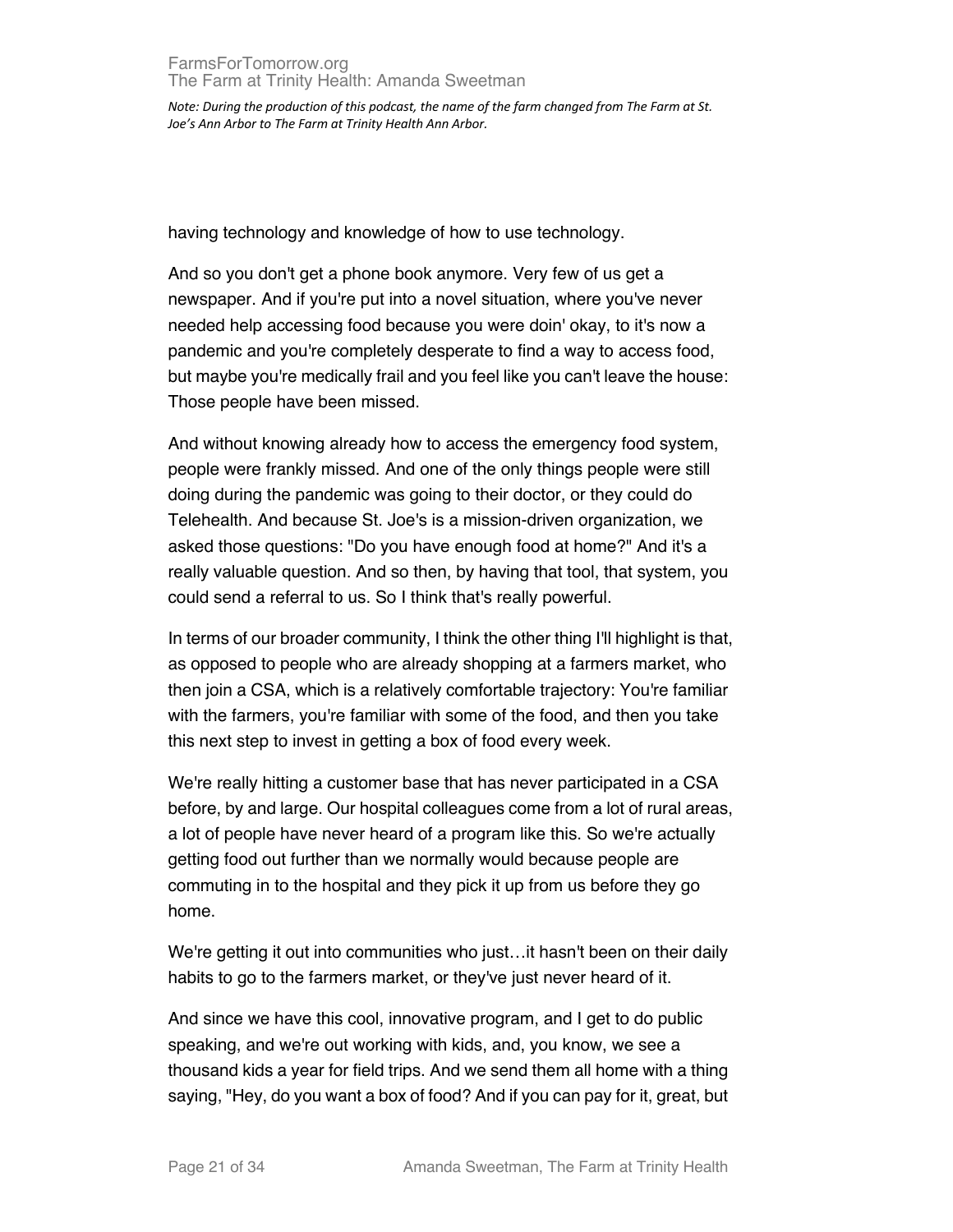if you can't we've got resources, so you should participate." So we have a lot of different ways that we try to get the message out.

**Clifford Scholz:** What are some of the challenges that you're facing with the Farm Share?

**Amanda Sweetman:** First I have to share we've addressed a bunch of our challenges. So if you were thinking about trying to start something like this, there's a couple things you need. You need a really big cooler. You need ideally, a covered space to pack your boxes and a bunch of other stuff. But that's the bare minimum.

So we had been doing this out of a stick-built cooler that we built that was eight by twelve. And then for COVID we doubled our food distribution. And we actually rented a cooler for a little while, and that was getting just too expensive, so we built an addition to that stick-built cooler. And that's been working okay, but it's not as secure as we would like. It does an "okay" job, but there was a step up.

So every one of those pounds of food that we brought in got picked up by us, off the truck, moved into the cooler, put on a shelf. Then to pack it, you picked it back up, you put it on the table, put it into a box, and picked it back up and put it in the cooler. And then if you were bringing the box back out to a customer, you put it in their car. Did I just say four times that we lifted every one of those many thousands of pounds? I am not getting any younger. Okay, y'all? My back is tired, and my biceps, they're good.

We needed to be able to scale up. We needed to be able to take things on pallets, we needed to be able to use wheels. Oh, my gosh, y'all, wheels: They are just a magical thing. And the covered space we were using was an old hay shed, so it wasn't temperature-controlled at all. It was really hard on us spring and fall, in particular, 'cause we run from the first week of April until the middle of December.

It just was really challenging. So one of the things that's happened, I think I mentioned at the beginning, is our food hub. So we put in that space that's got heated floors. It's the nicest thing that I've ever experienced in my life. It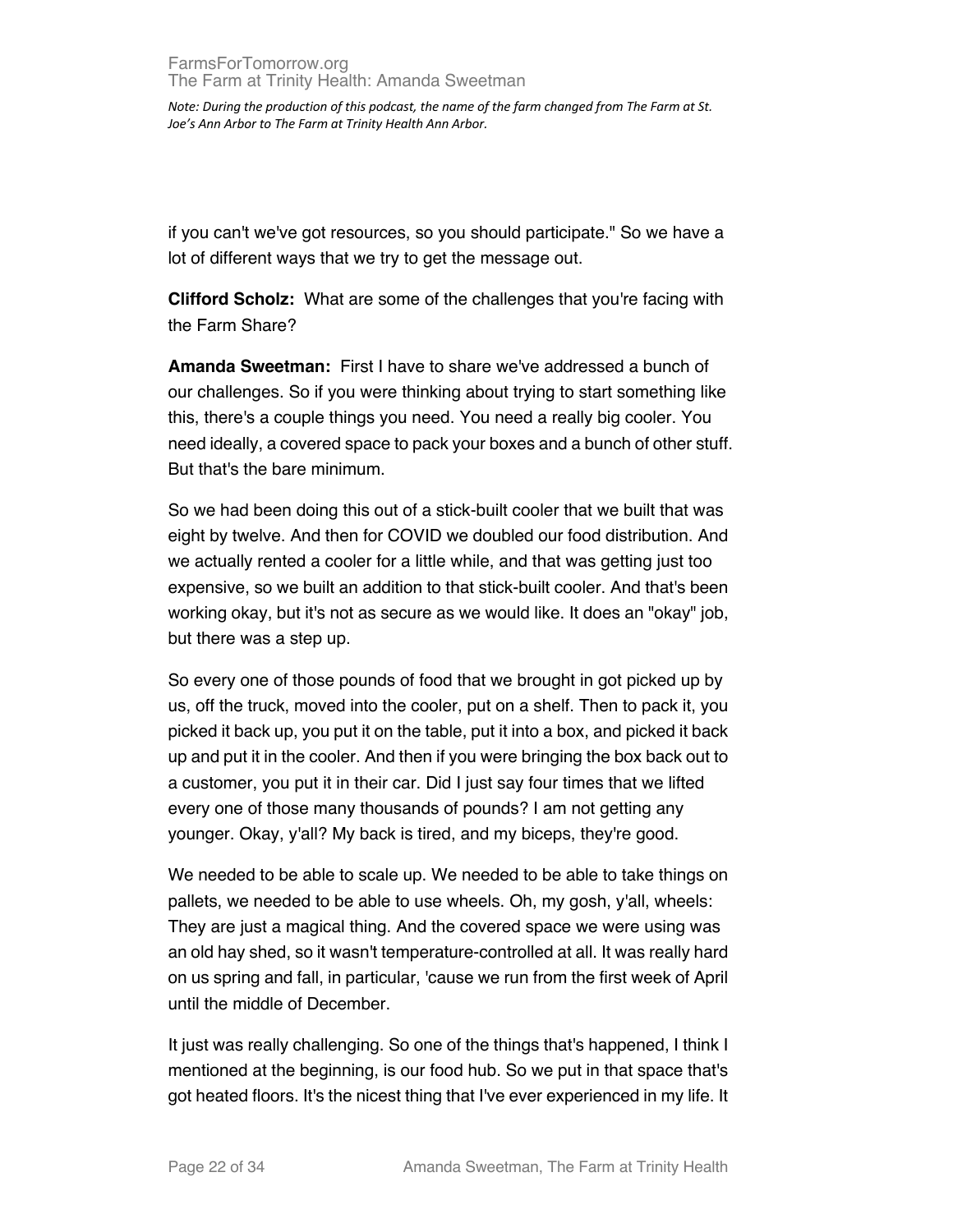has a garage door. All of the doors are big enough to bring a pallet in and out of. The cooler is really, really sturdy, and holds temperature really well. The floors are concrete so we can spray them down, and there's drains in the floor.

I don't know if my excitement is coming through? However, we're really pumped to have this new space. And before you ask, "How'd you fund that, Amanda?" We got a grant from our parent company Trinity Health, and extra investment from our local pool of money.

So we've addressed that infrastructure challenge. But anybody who's thinking about doing that, it's a big one: Ya gotta answer it.

The other thing we're having happen with the Farm Share, it has grown really fast. Our Farm Share Assistance program doubled last year, from '20 to '21.

Working with that clientele is fantastic, and one of my favorite parts of my day, but it's complicated. And people have needs, and you hear their needs, and you want to be able to meet them. And so, thankfully, we have another new position that we're hiring called a community health worker.

And so that person is a frontline health worker who should be able to come and meet those social needs. So "social needs" are, like, your needs today, right now; they're not those social determinants.

That person isn't gonna make your street safer. But they are gonna help you sign up for food stamps, or, as it's now known, "SNAP." They can help you get on a waiting list for subsidized housing, all those things. So we can start to meet those needs as well.

Staffing capacity, right? And systems? We are still using Excel for all of our membership. It's too complicated. So we need some systems. I think we probably need a CRM. We need to be able to keep track of our customers. We need to know that Mrs. Ramirez bought a spring share, but she didn't buy a summer share. Are we gonna reach out to her? Cliff bought a share in 2020, but not in 2021. Maybe we could get him back? Becoming more of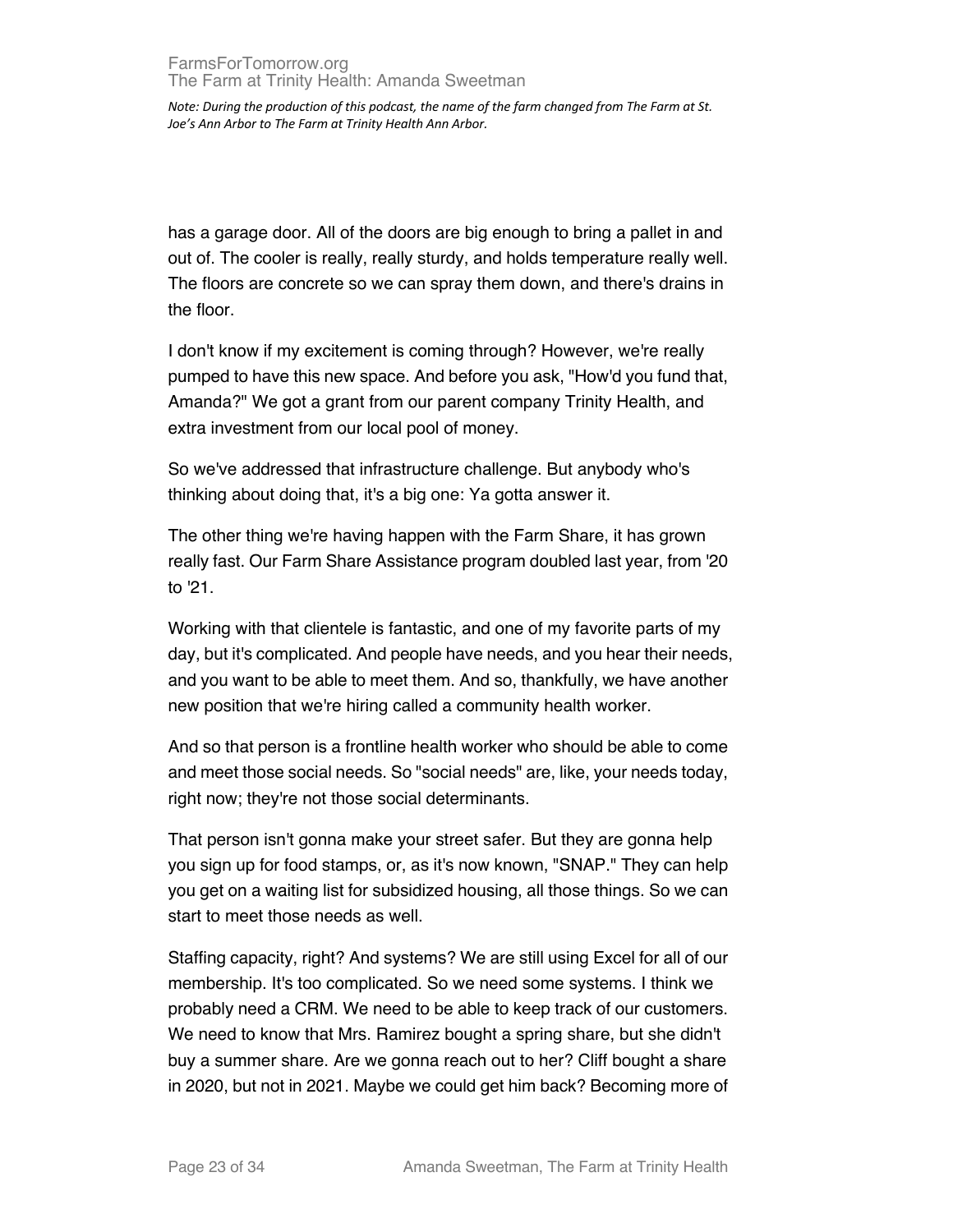## FarmsForTomorrow.org The Farm at Trinity Health: Amanda Sweetman

*Note: During the production of this podcast, the name of the farm changed from The Farm at St. Joe's Ann Arbor to The Farm at Trinity Health Ann Arbor.*

a business would really help us out.

And then one of the biggest challenges, and probably one of the biggest opportunities for our primary audience, is that I'm concerned we're actually gonna run out of food. So, one of the things that we have committed to is growing at the same pace that the farmers are growing at.

So we have a year-end meeting where we say, "How you doin'? This is what we think we're gonna do in terms of numbers next year. That's what we can commit to in terms of members." And we try really hard to get there. Some years we do, and some years we don't quite make it. And sometimes the farmers are like, "Okay, yep, that's good; like, don't go any further." So that's one thing that we're concerned about.

We're also really wrestling with the changing price of food and some, especially small famers, want to charge us more, right? That bunch of carrots is really valuable to them. They worked really hard at that, they don't have a lot of those.

So if they can make more money going to the farmers market, they're probably gonna go to the farmers market. And that's exactly what they should do. But at the size that we're at, so 280 boxes a week was our max this fall, we need to not pay farmers-market prices, especially not the Ann Arbor Farmers Market price. It's gone up really dramatically recently.

And I've been resisting increasing the price of the share. Which I don't think we've actually mentioned this. So the price of the share right now is \$25 a week. We spend \$20 on produce from local farmers. We spend 80% with the farms. We keep 20% for our overhead. It fluctuates through the season, but that's about what we do.

So this is a really big challenge: We need more mid-size farms. We need more people to grow more food. In an ideal world, we have more people who want to just say, "I'm gonna grow you that lettuce. I'm gonna give you lettuce every other week. You're gonna buy it from me, no matter what happens." And we just know we have our lettuce producer. I'd love to have that for other things, as well.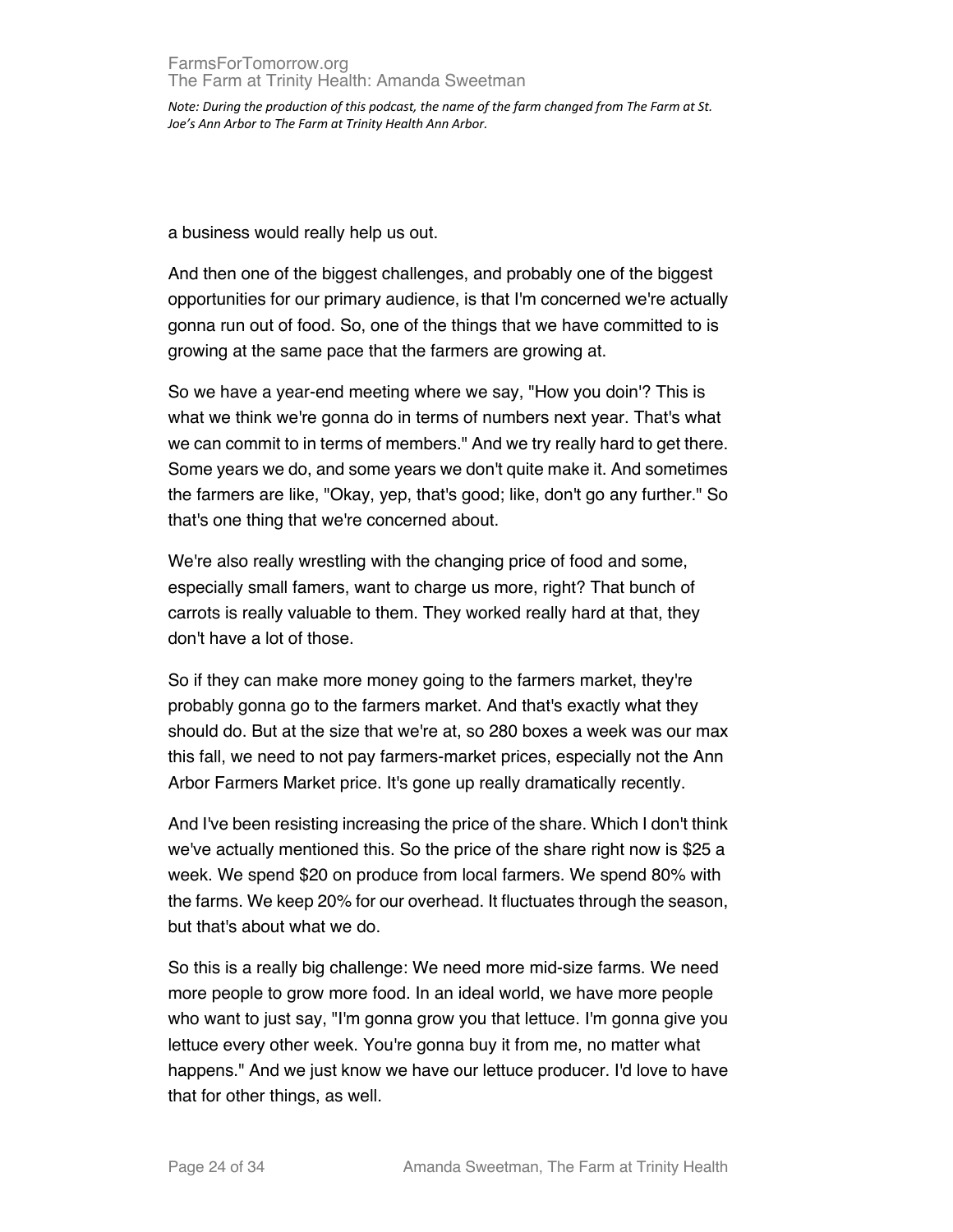While we're willing to continue that flexible model that we have, it would be nice if we could put some more structure to it. But I'm flexible. We're trying to make it good for the farms. It's gotta work for the farms.

So: challenge and opportunity. It can feel risky to people, that they're gonna, like, grow all this extra food, and then if we don't buy it, they feel stuck. That's the downside of the flexible model. So one of the things that I've heard from folks is, "Well, we just need another equivalent outlet. We need another space that's gonna, like, keep pace so that if you don't buy it that week, we can get it out to this other outlet."

And I was kinda hoping somebody else in town would do it. And Argus really is. They have their food box as well. We're workin' hard to make sure we're not competing with each other, but we're also making an internal alternate source. So we just got funding for something called our Good Food Box, which is gonna be more clinically integrated. This is a delivery program so you'll get healthy pantry staples from the food bank that are designed to be able to make healthy meals. And then a bag or a box of Michigan produce.

We'll have 80 people receiving that this coming year, so we're starting to build our other programs alongside so that we can buy maybe slightly smaller quantities, but we're trying to, like, keep up and offer multiple outlets to folks.

**Clifford Scholz:** You mentioned that 40% of the CSA shares are subsidized in some way. Where does the money come from to pay for that? And how do those relationships happen?

**Amanda Sweetman:** There are a lotta different ways we fund that. It started with a grant from the Michigan Environmental Council. They actually approached us and said, "Hey, seems like you might have the bandwidth to scale up because you're aggregated." And we said, "Oh, yeah, and we're mission-aligned, so that makes sense to me."

So in 2017 they gave us initial funding to serve 40 families. And we actually took it out into the community. We went to Parkridge Community Center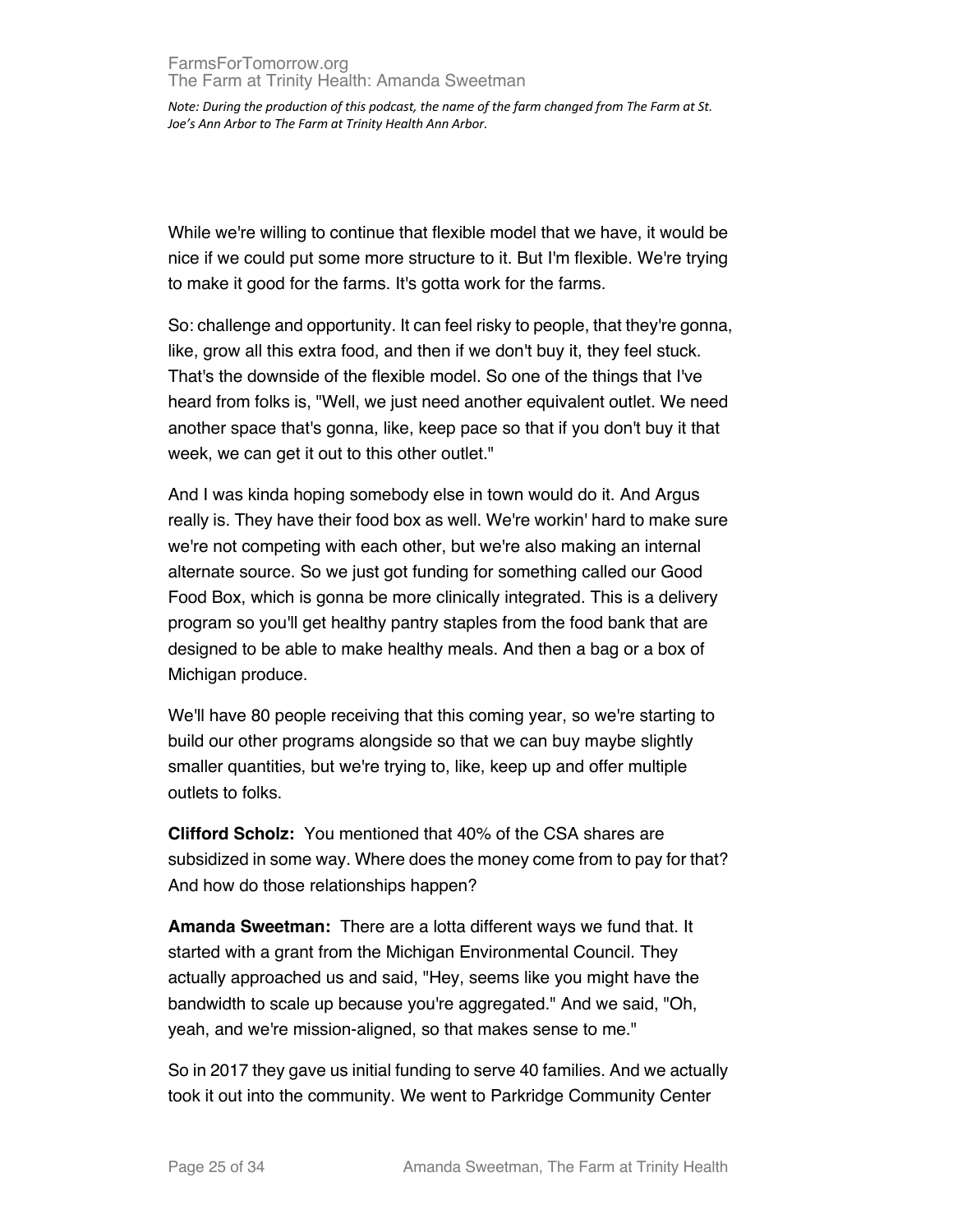and took the shares there. We found that to be really successful. We loved doing it, we loved connecting with people. We just didn't have the bandwidth to continue to go offsite.

We needed to bring it back to The Farm so that we didn't need to be loading up our personal cars. And by taking it out of The Farm, we lost a little bit of the magic, you know? That magic of being able to go out in The Farm and pick yourself a bouquet, or check on the cherry tomatoes, or any one of those things.

It's worked better for us, up until now, to bring the Farm Share back to The Farm. We are on a busline, so you can get to us, even if you don't have a car. So we got that grant from the Michigan Environmental Council. That came to us for two years.

And then we started getting funding from a braided approach to funding. We have a long-term relationship with the Children's Foundation of Michigan. And you asked me, "How do those relationships start?" I turned around in line at a conference and shook the hand of the guy behind me 'cause he had the sharpest-looking suit on.

His name is Larry Burns, and he's in charge of the Children's Foundation. And that relationship just blossomed because their organization and ours share a lot of common goals. So they provide funding for at least 40 families almost every season, which is great. We receive individual donations. One of my past interns just put The Farm on her wedding registry, so people gave to The Farm in honor of their marriage.

So we have small donors, we have big donors. The hospital has covered it before, if we have a season where we aren't gonna meet our minimum criteria. Our minimum criteria is that we always have at least 25% of our members are part of the assistance program.

And up until last year, it had been entirely free. So last year one of the grants that we had in that braided solution was called Michigan Farm to Family, run by the Michigan Fitness Foundation. And what they did was they covered 75% of the box price, and people with SNAP covered the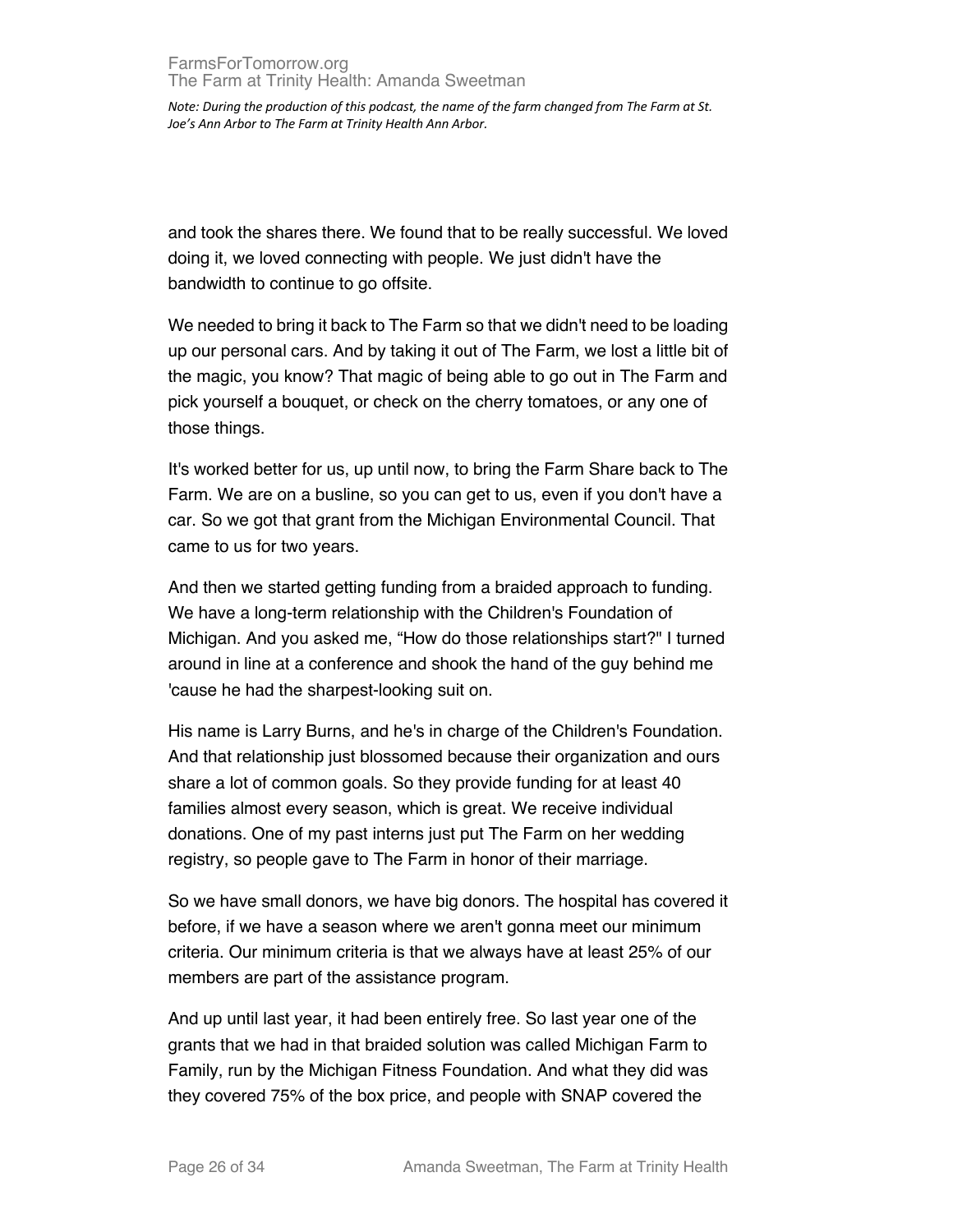## FarmsForTomorrow.org The Farm at Trinity Health: Amanda Sweetman

*Note: During the production of this podcast, the name of the farm changed from The Farm at St. Joe's Ann Arbor to The Farm at Trinity Health Ann Arbor.*

other 25%.

So that was where we got the sliding scale model. Sliding scales are tough, y'all. If you want to start a sliding scale, and you have a better solution, come talk to me; it was exhausting. I'm not sure that we'll actually keep that up this year, given how many new staff we have. People found it valuable, and I think it's really nice to be able to increase our reach by asking people to pay what they can, but it takes a system in and of itself to do.

So a little more detail about how the hospital does it. As a mission-driven organization and a nonprofit, we are mandated to do a community health needs assessment every three years. So we go out and do a survey, and ask a lotta people what they need.

And then the top health needs that are identified there, we have to put together an implementation plan to start to meet those needs. Food and diet-related illnesses comes to the top, unfortunately, every three years, and so it's relatively easy for us to justify putting some of those dollars into things like the Farm Share and The Farm.

**Clifford Scholz:** Well, the picture that you're painting, of your organization's, and your specific part of your organization's, efforts to meet community needs in a real way, in a way that approaches it on a buncha different levels, all of which count, is really compelling. Do you see this as a replicable model, or something that could evolve along similar lines in different locations than yours? What would it take?

**Amanda Sweetman:** That's really funny: I actually had a call this morning with a health system down in Illinois asking me the same question. So do I see it as a replicable model? Yes. There are other hospital-based farms.They all do something different, as far as I know.

So there's a hospital-based farm down in Bethlehem, Pennsylvania, called St. Luke's. They are neighbors to The Rodale Institute. If you know The Rodale Institute, you know that they have some experts right there. So they have, I think it's like, eight acres, and some Rodale employees actually farm that land and grow the food. And about 85% of that food goes to their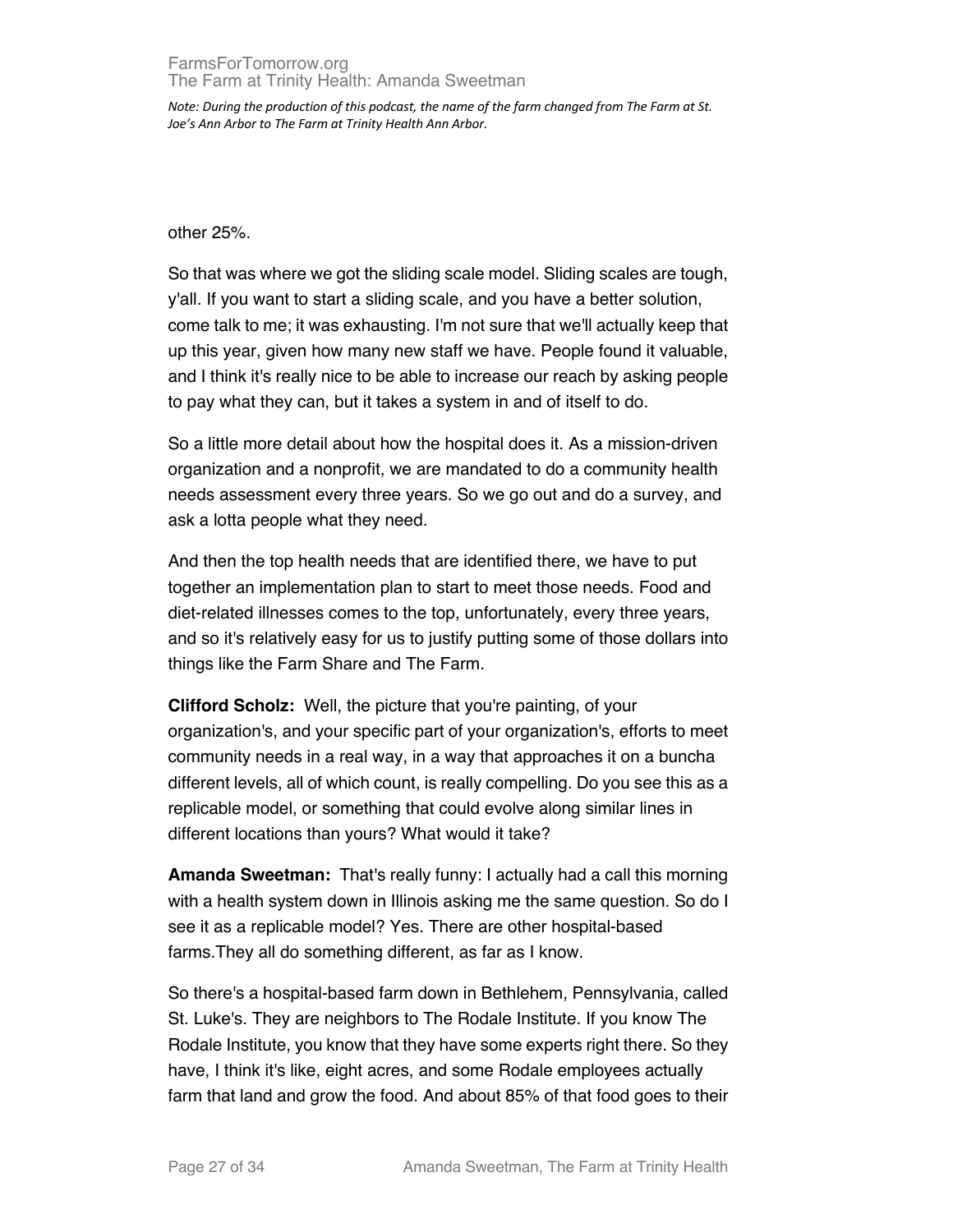hospital kitchens.

Their goal for that program is to grow food. I don't think they have a lot of education, they do some, but most of it's like, "We are gonna grow food." Which is great. And they have the resources and the knowledge, so much knowledge, to do it.

The Boston Medical Center: They have an awesome program. It's a rooftop garden. Theirs is tied to a food pantry that they run inside their hospital, as well. And I think they get some incredible amount of food out to people in their communities, and they do education and cooking classes and things like that.

So if you look across the country, they're popping up all the time. In terms of our model: Is it replicable? Yes. We just started The Farm at St. Joe's Oakland, and I'm learning about what it means to not just inherit the infrastructure. Farmer Dan, who started before me, I don't think I gave him enough credit for how hard it is to get all the capital stuff up  $-$  all the buildings, and the water, and all that stuff. I got to just walk into that all being present.

We're looking at starting at least two other farms at hospitals in Southeast Michigan, hopefully in the next three-ish years.

Trinity is a large health system. There are 88 hospitals, I believe, across the country. And I had the opportunity to speak to the whole company last week, so about 900 colleagues from all across Trinity were listening. And I know that I've got some people in my queue who are asking me how we could get this started in other places.

You know, "What does it take to make it work?" That leadership support, I think, is really key. Thankfully, for us, at the Trinity level we have it from top to bottom. I think you've gotta have that grassroots energy. You have to have people who really care, and they ideally would be from multiple sectors within the organization.

I think it was really powerful that Lisa McDowell is the head of clinical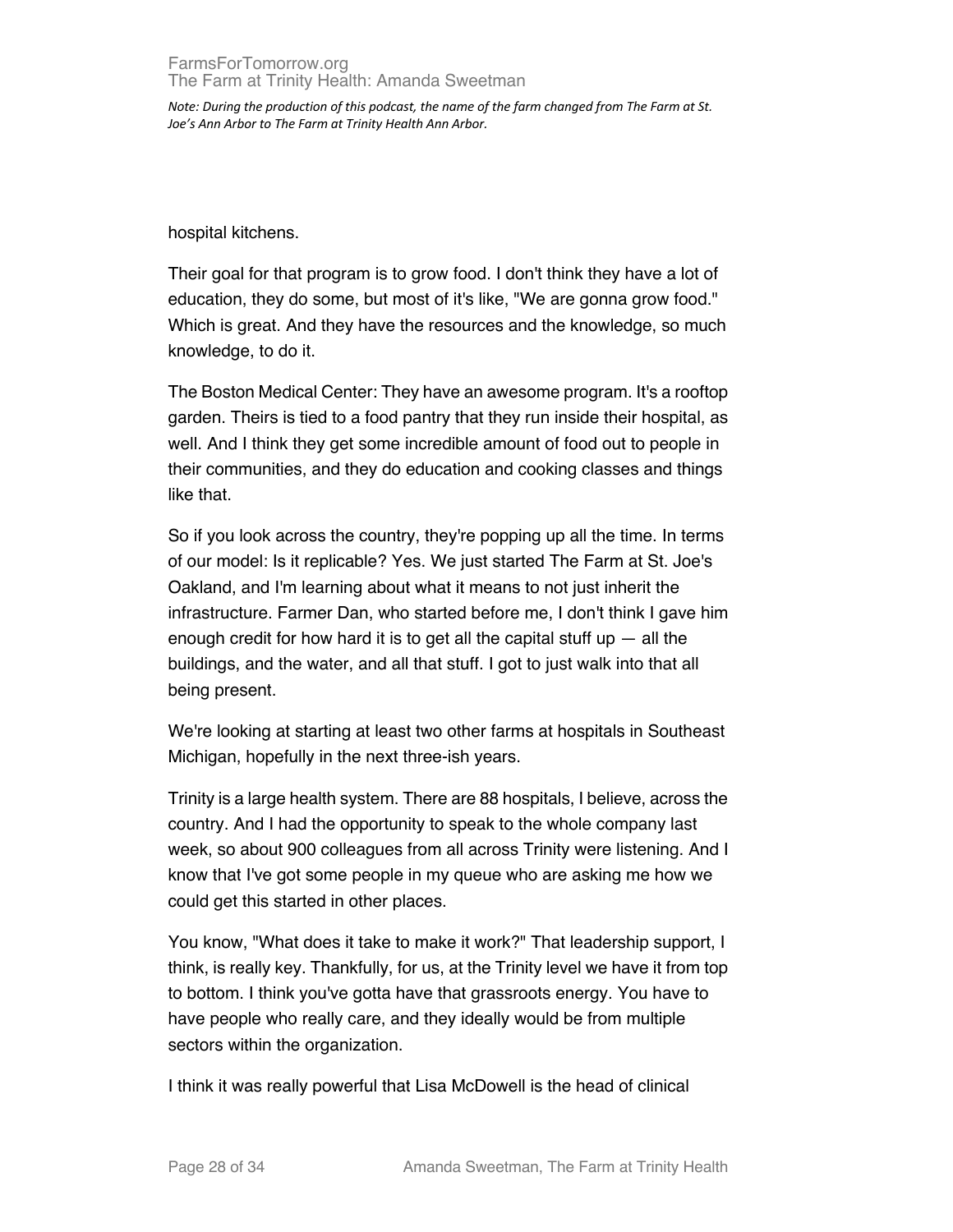nutrition and wellness. I think having Dave Raymond be planning and design, and having worked for the hospital for decades, and knowing everyone and where the water is and, he just knows everything about the site, you know? And he's a can-do kinda guy.

And then relationships. It's really all about relationships, I think, underpinning everything we've talked about.

**Clifford Scholz:** Beautiful. Amanda, you've got multiple programs working onsite. Would you like to tell us about some of the other things besides the CSA?

**Amanda Sweetman:** So I use a few focus areas to help kind of tell the story. I'll go through it by our focus area. Our first focus area is investing in nutrition security. And that's that idea where making sure that people have all the components they need for a healthy life: access, knowledge, it's appropriate price, it's culturally appropriate, and it's not just good for you right now, but it's gonna treat or prevent disease going forward.

So that's where things like the Farm Share fit in. One of the questions I'm sure people are thinking about is like, "Well, you have a farm, but you haven't really talked about growing food. Where does your food go?" So actually 80% of our food goes to a program we call "Produce to Patients and Providers."

We donate it and it's kinda like a provider CSA. 'Provider' equals doctor, nurse, social worker, something like that; it's hospital-speak. These providers come and pick up a box of food every week from The Farm. And then they take it to their clinics and they give it out in a way that makes sense.

Dr. Irina Burman is a great example: She comes every week, she picks up her food, she's such a great advocate for our program. It's remarkable. She takes it to the academic internal medicine clinic, where they work with high-needs patients and they're training medical residents.

She takes that food in, she sets it out in the lobby, and patients actually now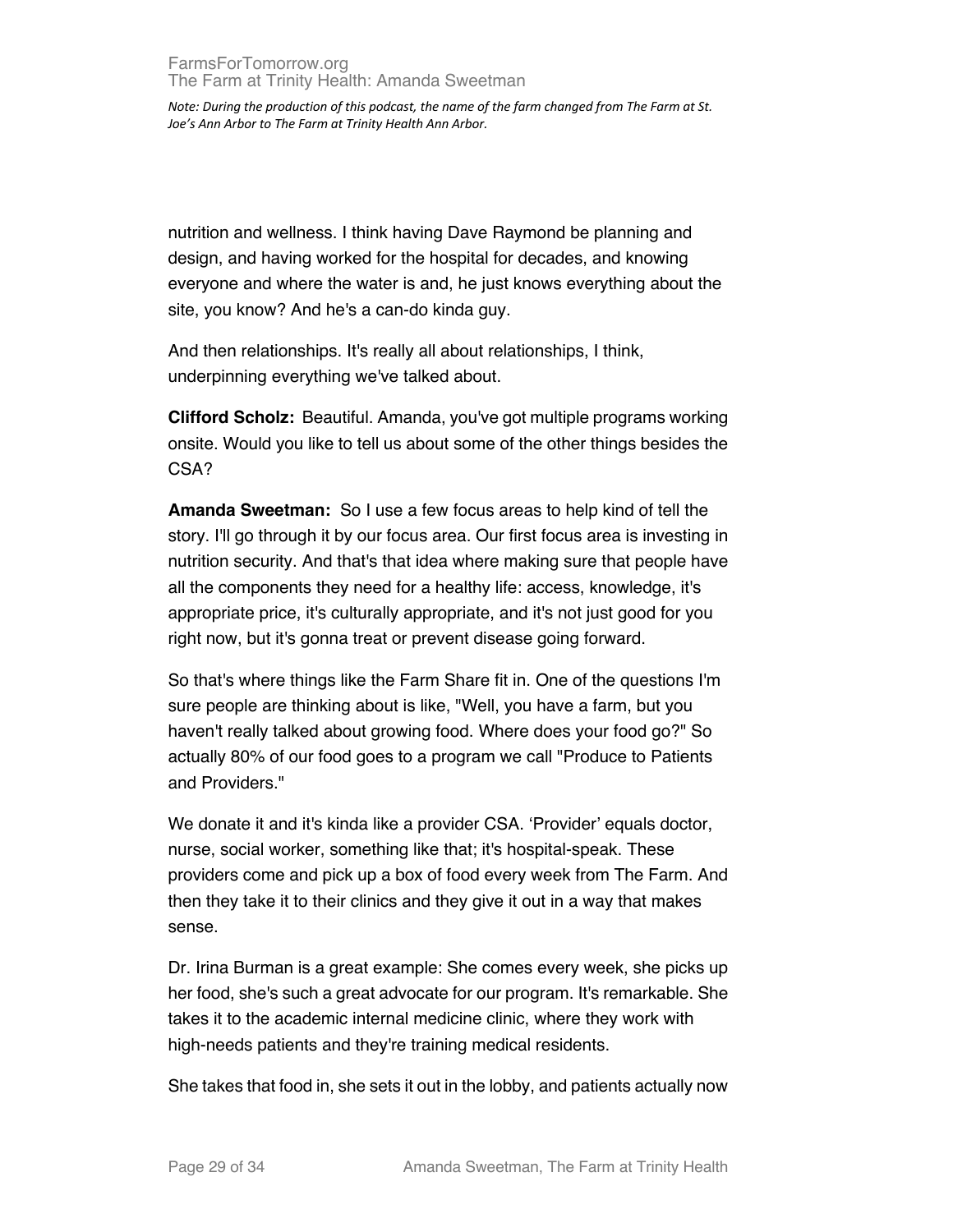make their appointments for Veggie Wednesdays because they know they're gonna get nice, high-quality food. And the thing I think about with this is that not only are patients getting food that they probably need, and it's certainly good for their long-term health, they might be experiencing food insecurity.

But we're also training those providers. The average primary care physician has about a million patient encounters in their career. So if I can turn that person into an advocate for the value of fresh, local food, and I can teach them about referring to The Farm, or to a farmers market, or the foodbank, that's a super powerful intervention.

And so this food — that might feel silly, right? It's a bag of spinach: What difference is that gonna make? But it's this educational tool. It's this marker to our community that, you know, "Hey, we at St. Joe's, we care about you. We're gonna help you manage your disease; we're gonna do that through a mixture of things." Maybe medication is the right answer. It may be lifestyle change is the answer.

Here's the best bag of spinach you've ever eaten 'cause it's January and it's sweet and it's crisp and it feels like life when it's really dark here in Michigan. And, we believe food is medicine, and we're walkin' the walk.

I think it also lets our providers feel more secure in asking those hard questions: "Do you have enough food at home?" Do you worry about running out?" Because then they have an answer. They can give you food right then and there. They can refer you to the Farm Share. They know that someone at The Farm is gonna call this patient.

So Produce to Patients is really valuable. We added 'Providers' in 2020. Many of our clinics went to Telehealth, and the community had this amazing response of sending food in for our frontline health care workers. A lot of it was comfort food, and you can't live off of comfort food.

So we made sure that we were sending in salad and carrots and anything we had available to help people feel well, and to support their long-term health. And that's where our partnerships with Lisa, who's still at the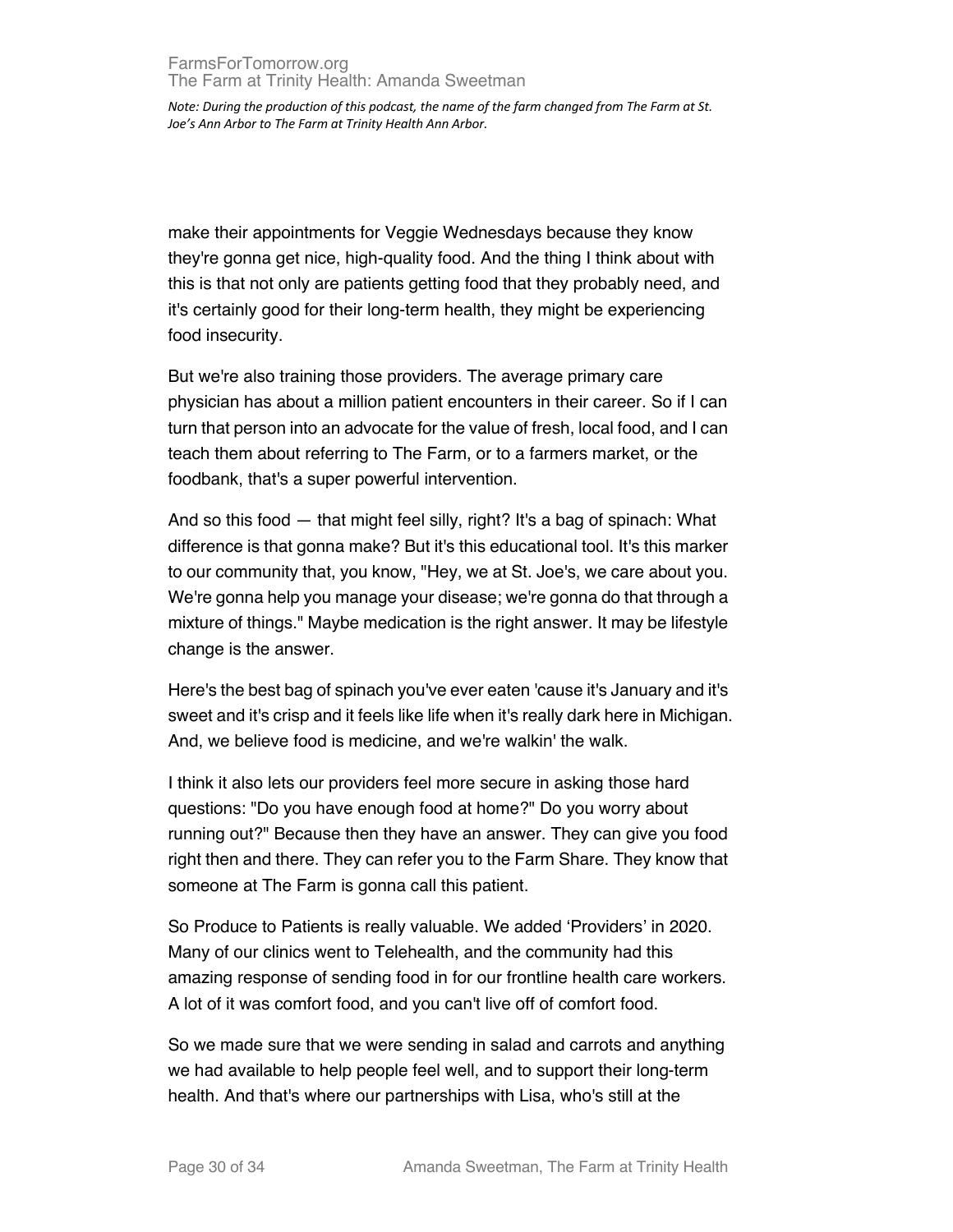hospital: She brings that food in. The Wellness Team brings that food in and delivers it.

So last year we donated  $-1$  think it was 6,500 servings of food  $-$  it was about a \$32,000 value donation. Also in that Nutrition Security, we talked about the Good Food Box a little bit. That's our delivery program that's just starting up, and it's kind of a maturing of our COVID food assistance program, where we were delivering food to people who are homebound and food insecure.

We have a couple other programs where we'll aggregate food. We work with a local afterschool program called EMU Bright Futures, and they started the Family Cooking Club. They used our food as a curriculum tool so that they could use their grant dollars to help feed people. And they made packets of curricula for their kids who are at home, and they picked up these bags of produce, and the educators delivered them. In 2020 they made 3,000 deliveries. Last year I think it was closer to 1,500. But we're still getting out into the community and we're doing all that really important work.

We work hard to educate, so our next focus area is education. So we educate at the intersection of health, agriculture, and sustainability. We've talked over and over again during our conversation about the value of knowing what to do with it, and wanting to eat it.

Changing that message in your mind of, "Yeah, I like Flamin' Hot Cheetos, but I also like cherry tomatoes." Cheetos might be a sometimes food. Cherry tomatoes you can eat anytime. I call them our "gateway vegetable." In the height of summer, a Sungold is, like, tomato candy. They're a pretty easy sell.

We do a lotta summer camps, we do field trips, we go into classrooms  $$ and that's just what we do for youth. We also do a lot of adult education. So we'll go and run classes for colleagues, we'll do things online. We do a lotta staff retreats trying to help people do teambuilding, all that kinda stuff.

We also nourish minds, bodies, and spirits. So that handicap-accessible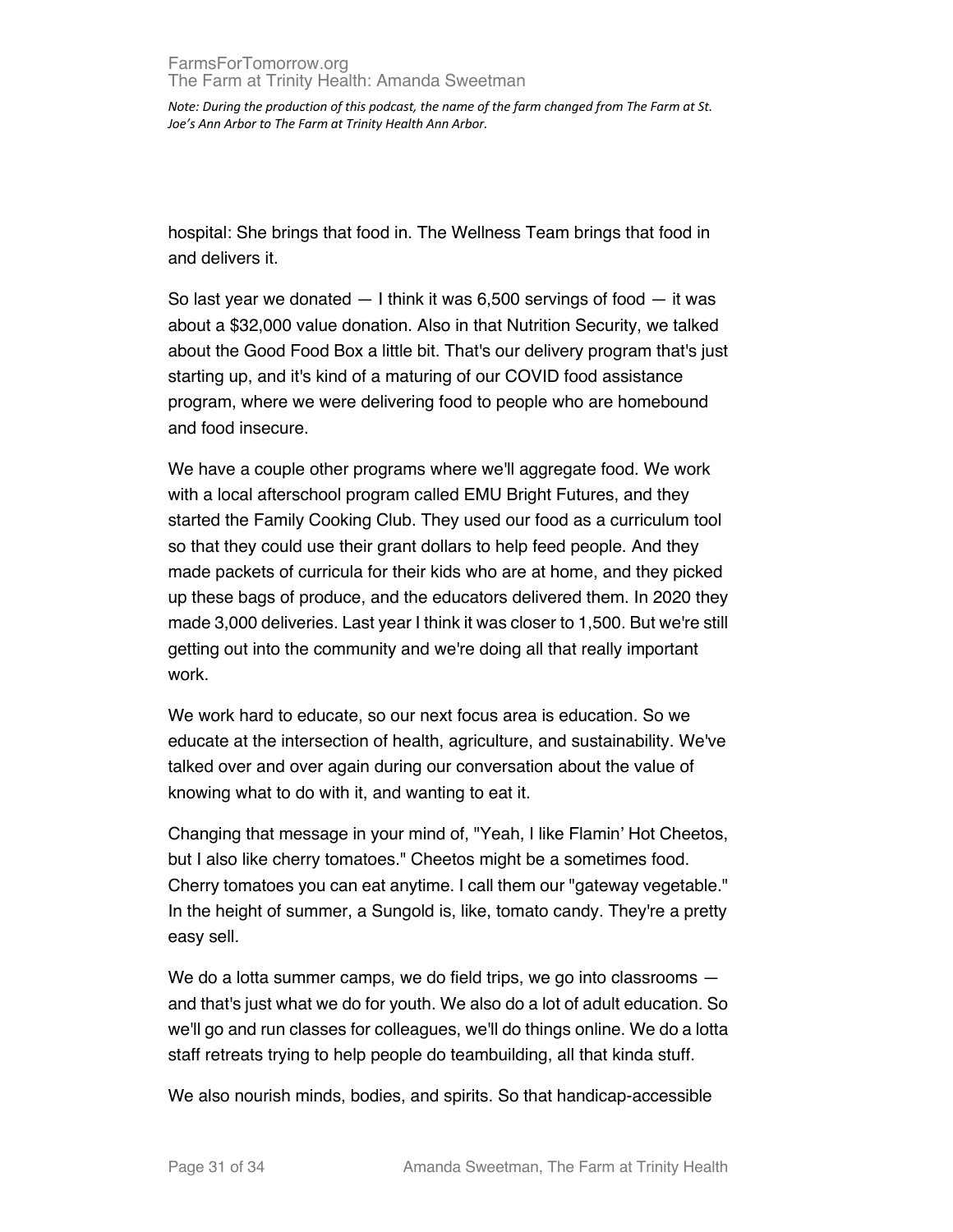hoophouse was built in 2013, in partnership with the Eisenhower Center. They're a traumatic brain injury recovery group in town. And we have raised beds, where they can some out and do occupational, recreational, vocational therapies.

We're also in conversations with our behavioral health team to start doing mental health services at The Farm, as well, because it's such a therapeutic space. We also cultivate purposeful relationships. I said this earlier, and I'll say it again: Diverse human systems are more resilient.

We work really hard to reach across the bubble, reach across geographic barriers, reach across socioeconomic barriers, and make sure that people feel included. The signs at The Farm are in three languages. We make sure to bring in volunteers from as many groups as we can.

And we have a lot more to learn. We have a lot more to learn in this space. I think it's so important to us because we learn more from the people who come to The Farm than we ever can teach them.

An example of a volunteer who's really made a difference for us, Saad: He's a agricultural engineer from Iraq, and he's in his early 70s, and he's been comin' to The Farm for years. And we have a super strong language barrier, but we are just best friends.

So, I could go on. We have a lot of other programs. We have a community garden for staff, we have a flower garden where we cut bouquets for patients who don't have anyone to take them bouquets. Hopefully, that gives you something of a picture.

**Clifford Scholz:** Yeah, it's amazing. I feel like we're getting pretty close to a wrap here. I've heard you mention a couple of times about this kinda turnip that people seem to not know what to do with when they get it in their box. What is that?

**Amanda Sweetman:** Yeah. So that was the point, right? To use something that was a little foreign. So a Hakurei turnip, or another term for them, I think, is Tokyo turnip? You'll see them in a lot of the small seed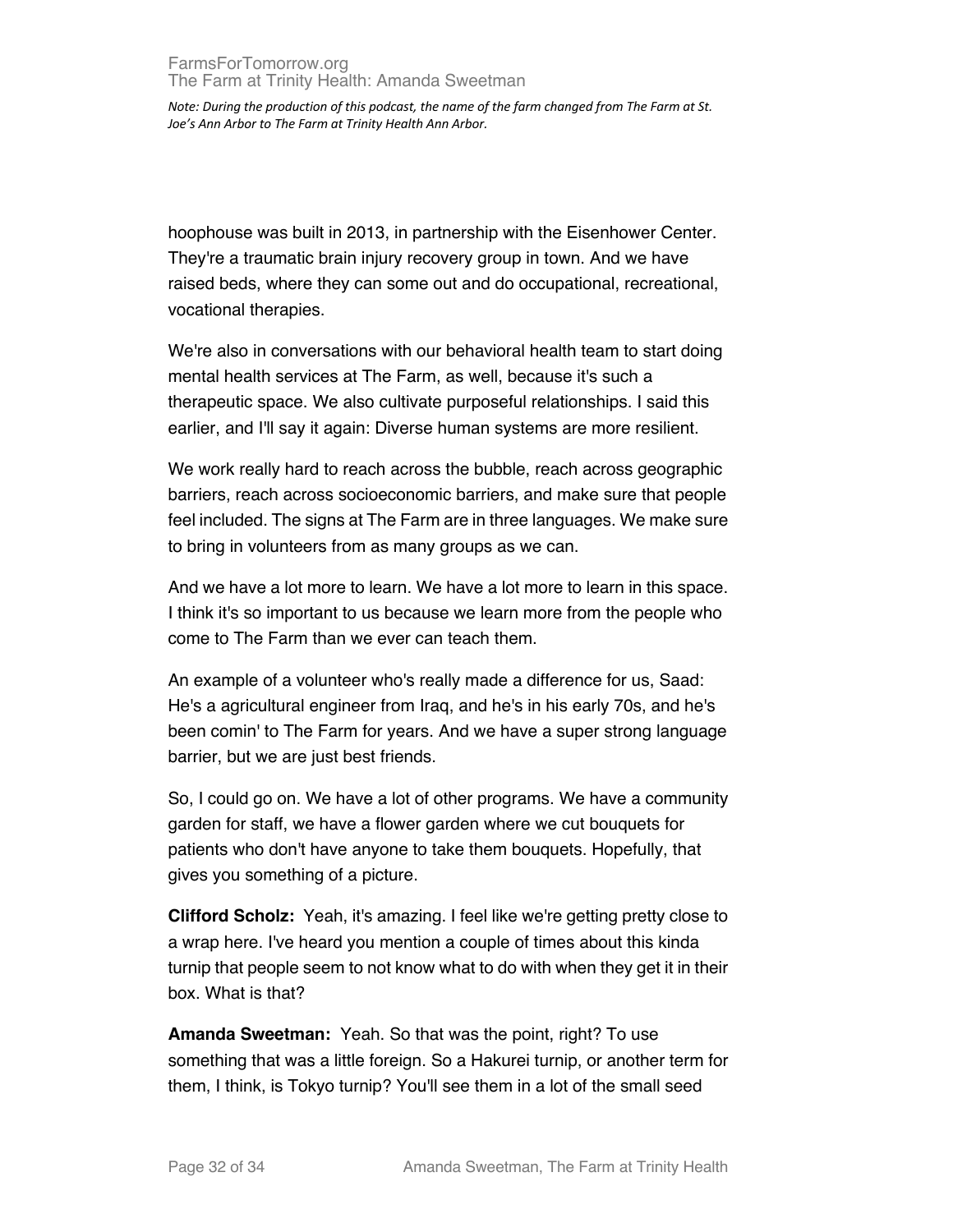catalogs. So they're a fresh eating turnip.

A lot of our CSA farms around grow them because they're productive spring and fall. They're one of my favorite vegetables, and they're one of those vegetables that people don't know. Just like kohlrabi, right? You hand someone a brassica spaceship and they're like, "What the heck is this vegetable?"

Hakureis are kind of a similar thing. And then I get to say, "Well, you eat 'em like an apple. Here you go, just rub it off on your pants and take a bite." Or "Make pickles," or "Put them into a bibimbap recipe," or "Roast them," or any of the other things that you can do with some of these veggies.

And they're just not something you're gonna get from the store. And they taste really good. They're like a mild radish, but they're so juicy. And the greens are good, and that gets to culturally appropriate foods, right? Turnip greens are something that people really love, so it's one of my favorite vegetables to hold up as, "Why would you do a CSA?" It's just like garlic scapes, right? The top of a hard-necked garlic is another product that you get. Nobody knows what they are. We call them "witches' fingers" with the little kids. It's really fun.

**Clifford Scholz:** That's great. And turnips have really been on my radar for my own home production as well because you can eat the greens, and then you can eat the roots, and, yeah, I'm looking at a lotta these dual-use crops that if something happens to the root, that's okay, even. But that's a sidebar.

What's next for your Farm?

**Amanda Sweetman:** I feel like I've had my head down a little bit trying to get some of these big challenges of infrastructure and staffing solved, particularly for the Ann Arbor farm. So the big picture — my big audacious goal that I work on with several of my colleagues — is that it's as easy to prescribe food as it is to prescribe medicine in five years.

And, the cool thing about that is that it encapsulates all this other stuff that